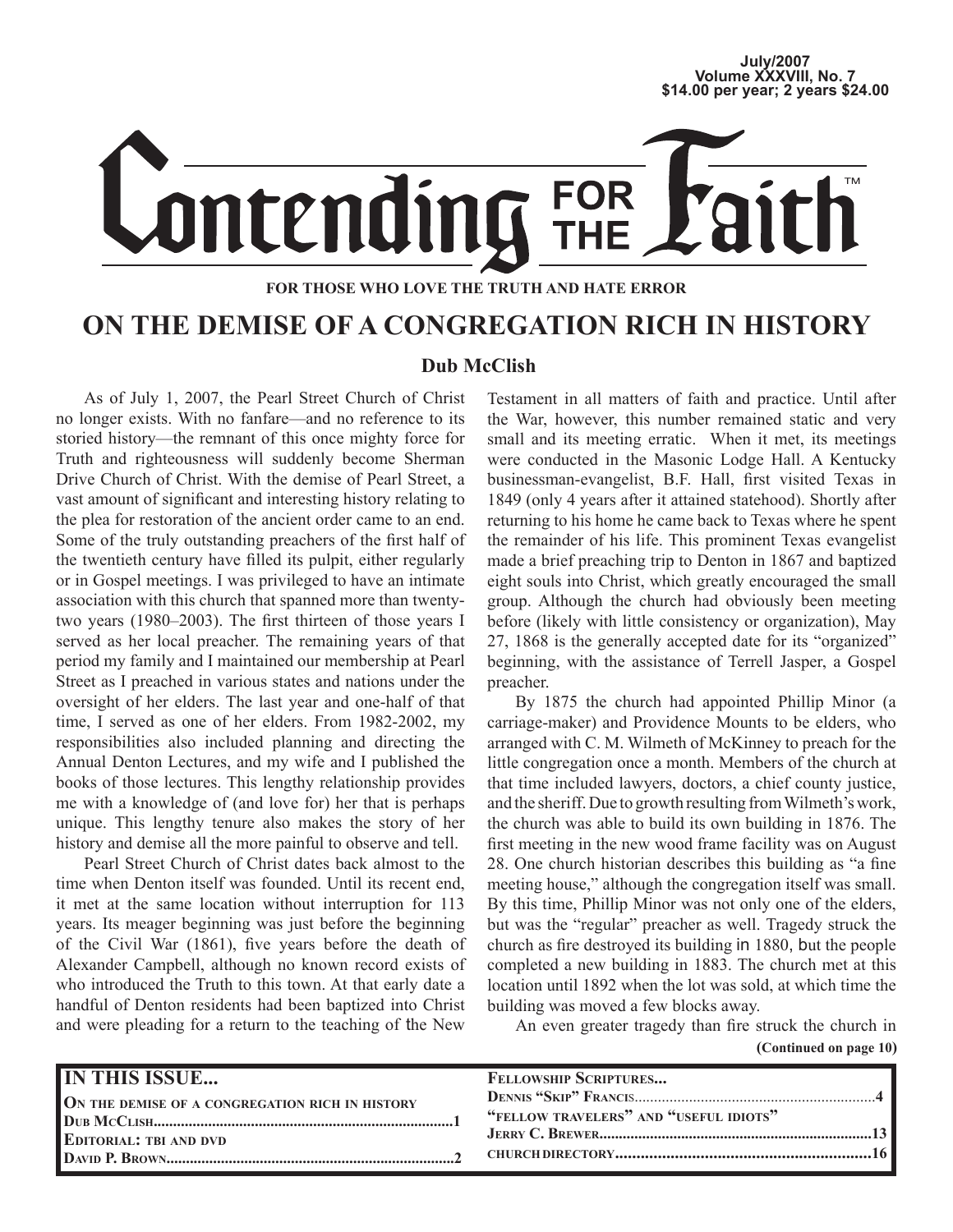

#### **David P. Brown, Editor and Publisher jbrow@charter.net**

*COMMUNICATIONS received by CONTENDING FOR THE FAITH and/or its Editors are viewed as intended FOR PUBLICATION unless otherwise stated. Whereas we respect confidential information, so described, everything else sent to us we feel free to publish without further permission being necessary. Anything sent to us NOT for publication, please indicate this clearly when you write. Please address such letters directly to the Editor-in-Chief David P. Brown, P.O. Box 2357, Spring, Texas 77383. Telephone: (281) 350-5516.*

#### **SUBSCRIPTIONS RATES**

*Single Subscriptions: One Year, \$14.00; Two Years, \$24.00. Club Rate: Three One-Year Subscriptions, \$36; Five One-Year Subscriptions, \$58.00. Whole Congregation Rate: Any congregation entering each family of its entire membership with single copies being mailed directly to each home receives a \$3.00 discount off the Single Subscription Rate, i.e., such whole congregation subscriptions are payable in advance at the rate of \$11.00 per year per family address. Foreign Rate: One Year, \$30.*

#### **ADVERTISING POLICY & RATES**

*CONTENDING FOR THE FAITH was begun and continues to exist to defend the gospel (Philippians 1:7,17) and refute error (Jude 3). Therefore, we are interested in advertising only those things that are in harmony with what the Bible authorizes (Colossians 3:17). We will not knowingly advertise anything to the contrary. Hence, we reserve the right to refuse any offer to advertise in this paper.*

*All setups and layouts of advertisements will be done by CONTENDING FOR THE FAITH. A one-time setup and layout fee for each advertisement will be charged if such setup or layout is needful. Setup and layout fees are in addition to the cost of the space purchased for advertisement. No major changes will be made without customer approval.*

*All advertisements must be in our hands no later than two (2) months preceding the publishing of the issue of the journal in which you desire your advertisement to appear. To avoid being charged for the following month, ads must be canceled by the first of the month. We appreciate your understanding of and cooperation with our advertising policy.*

*MAIL ALL SUBSCRIPTIONS, ADVERTISEMENTS AND LETTERS TO THE EDITOR-IN-CHIEF, P. O. Box 2357, Spring, Texas 77383-2357. COST OF SPACE FOR ADS: Back page, \$300.00; full page, \$300.00; half page, \$175.00; quarter page, \$90.00; less than quarter page, \$18.00 per column-inch. CLASSIFIED ADS: \$2.00 per line per month. CHURCH DIREC-TORY ADS: \$30.00 per line per year. SETUP AND LAYOUT FEES: Full page, \$50.00; half page, \$35.00; anything under a half page, \$20.00.*

*CONTENDING FOR THE FAITH is published monthly. P. O. Box 2357, Spring, Texas 77383-2357 Telephone: (281) 350-5516.*

> **Ira Y. Rice, Jr., Founder August 3, 1917-October 10, 2001**

### *Editorial...* **TBI AND A DVD**

#### **TRUTH BIBLE INSTITUTE**

We are most pleased to announce the beginning of a new Bible school. On page 3 you can read more about **Truth Bible Institute**. On the **TBI** Web site at **www. truthbibleinstitute.org** one can learn even more concerning **TBI**. We urge you check the site out.

Several years ago we began thinking about such an Internet school, but it never really went beyond the idea and thinking stage. Then about two years ago we began to discuss the idea of an Internet school with other brethren. Well over a year ago we began to work in earnest to get the necessary technological work done that a Internet school requires.

We want to give special thanks to brother Jack Stephens, an elder of the Spring, Texas congregation, for the signal work he has done, and continues to do with building and maintaining TBI's Web site. Brother Stephens has studied much in order to accomplish what he has regarding starting an online school. **TBI** never would have gotten "off the ground" without brother Stephen's singular work.

We also want to thank a number of other members of the Spring congregation for their invaluable expertise and help in getting everything up and running regarding **TBI**. Steven Johnson heads up our I. T. people. We do not have the proper words to express our personal appreciation for brother Johnson's guidance in getting our internet work going. He has directed and coordinated all of those who have been so helpful with their time and effort. We thank them so much for their work in the kingdom of God. Please make your plans to study with us at **Truth Bible Institute**.

#### *CONTENDING FOR THE FAITH* **DVD**

On page nine of this paper we have an advertisement for a DVD containing the first 35 years of *CFTF*. Through September 15, 2007 the DVD is selling for the special price of \$40.00 plus S&H. The regular price is \$50.00 plus S&H. The DVD is searchable.

No one paper has chronicled the spread of liberalism over the last thirty years of the 20*th* century as has *CFTF*. A thorough study of the last 35 years of *CFTF* will go far in providing the background information necessary for understanding much of what is happening today in the Lord's church.

We will, the Lord willing, release the next CD or DVD in 2010. It will contain the years of 2006-2010. Why not order your DVD of the first 35 years of *CFTF*  today?

**—David P. Brown, Edito**r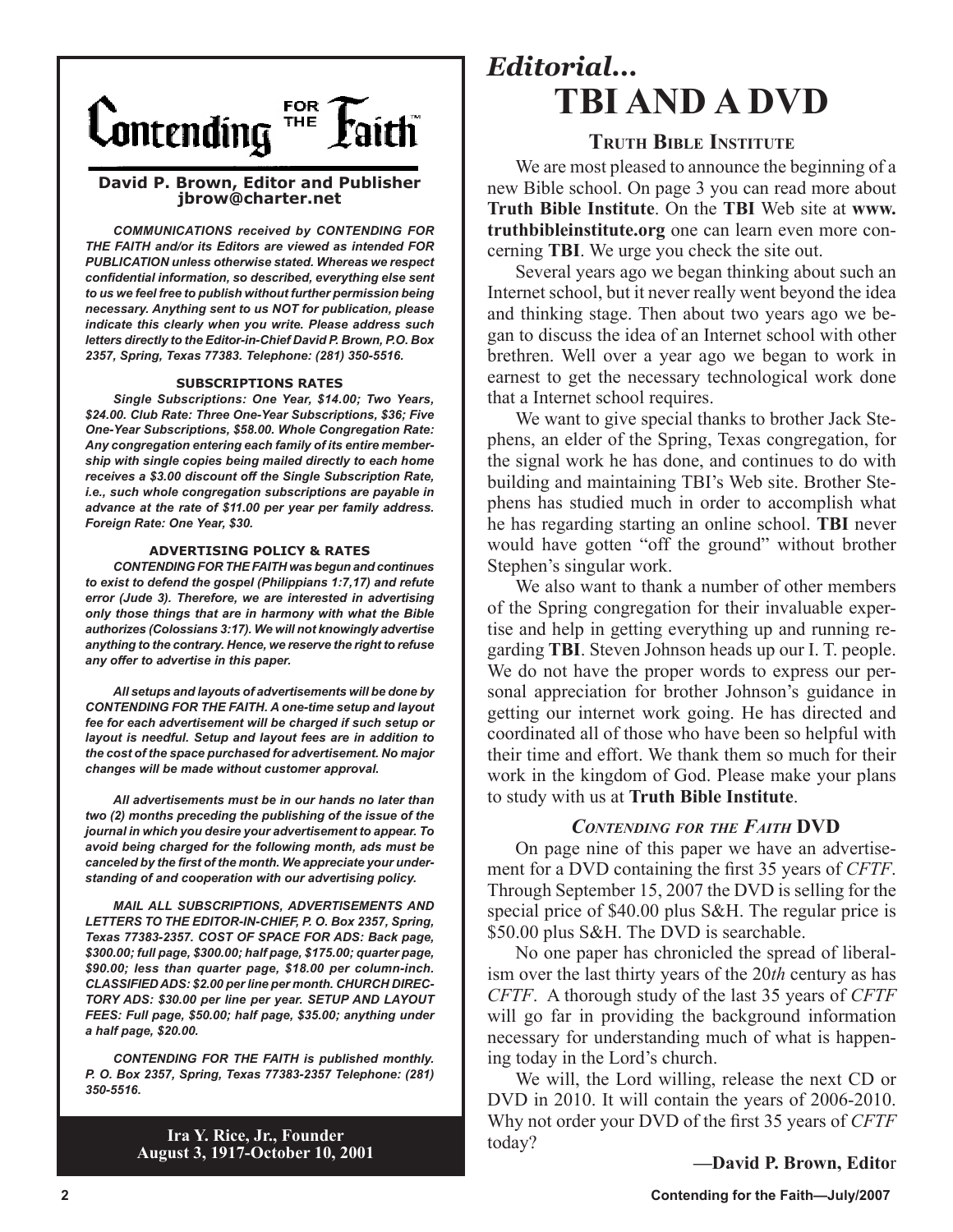# TRUTH BIBLE INSTITUTE...

is an educational institution without walls helping others to learn to teach God's Word (2 Timothy 2:2). All courses are taught over the internet through MP3 recordings. Study the Bible and Bible related subjects at your own pace under a qualified and experienced faculty in the privacy of your own home.

### **If you are prepared to work, is it not time that you studied with us?**

### **2007 FALL SEMESTER BEGINS AUGUST 27**

TBI's instructors are consistent and steadfast in affirming and proving that the Bible is God's sole and all-sufficient means of instructing people regarding the salvation of souls. Also, much emphasis is placed on the fact that the Bible is the absolute, complete, infallible, objective and final standard by which God expects all men to learn of Him and their duty to Him in this present world (Titus 2:11,12; Romans 1:16; Galatians 1:6-9; James 1:25; 2 Peter 1:3, 4). Further, all aspects of TBI uphold the Bible to be the standard whereby God will judge the world at the end of time (2 Timothy 3:16, 17; 2:15; John 8: 31, 32, 17:17; Luke 8:11; Ephesians 6:17; Hebrews 4:12; John 12:48; Acts 17:31; Romans 14:10b, 11, 12; Revelation 20:11, 15).

### **TBI'S FAITHFUL, QUALIFIED AND DEDICATED FACULTY**

| <b>Kent Bailey</b>           | <b>Ken Chumbley</b> | <b>Danny Douglas</b>                                             | <b>Terry M. Hightower</b> | <b>Dub McClish</b>     |
|------------------------------|---------------------|------------------------------------------------------------------|---------------------------|------------------------|
|                              |                     | Darrel Broking Kenneth D. Cohn Dennis "Skip" Francis Lester Kamp |                           | <b>Lynn Parker</b>     |
| David P. Brown Daniel Denham |                     | <b>Michael Hatcher</b>                                           | <b>Andy McClish</b>       | <b>Gary W. Summers</b> |
|                              |                     |                                                                  |                           |                        |

**Paul Vaughn John West**

Prepared by education and experience as faithful teachers of the Word of God, our faculty members lean neither to the right nor left of Bible authority in general and New Testament authority in particular (Colossians 3:17). To the contrary, they seek to remain on the "mountain top of Truth." The faculty is determined to avoid all things not authorized by God's Word, as well as what the Bible condemns. Being faithful Christians, our teachers are duty bound to expose all error and uphold all truth regarding moral and spiritual values as they teach the text of the Bible (Deuteronomy 4:2; 5:32; 12:32; Galatians 1:8-9). *Liberalism* (loosing what God in His Word has bound upon us) and *anti-ism* (binding on man certain rules where God has loosed us from them) are earnestly opposed (Proverbs 17:15; Jude 3). In TBI God is exalted, Christ magnified and the Word that has been revealed and confirmed by the Holy Spirit is diligently studied.

**THE WORK OF TBI IS NOT TO CREATE AND CULTIVATE A BLIND LOYALTY TO THE SCHOOL OR ANY OTHER EXPEDIENT THAT SERVES AS AN AID TO PROPOGATE AND DEFEND THE GOSPEL. NEITHER** DOES TBI ENCOURAGE ANYONE TO ACCEPT MEN'S PERSON'S ABOVE THE TRUTH ON ANY SUBJECT.<br>TO THE CONTRARY, TBI'S GOAL IS DIRECTED TOWARD TEACHING OUR STUDENTS AT ALL TIMES, **SITUATIONS AND CIRCUMSTANCES TO BE FAITHFUL AND LOYAL ONLY TO THE TRUTH OF GOD'S WORD. THUS, THE DESIRED RESULTS OF OUR LABOR IN TBI IS TO PRODUCE GRADUATES WHO AT ALL COSTS WILL SEEK FOR AND ABIDE IN THE DOCTRINE OF CHRIST. WE KNOW OF NO OTHER REA- SON FOR SUCH A SCHOOL TO EXIST.**

### **TBI ADMINISTRATION**

**DARRELL BROKING ACADEMIC DEAN**

**DAVID P. BROWN DIRECTOR**

**JACK STEPHENS DIRECTOR OF ADMISSIONS**

**FOR MORE INFORMATION PLEASE GO TO OUR WEB SITE OR WRITE US:**

### **www.truthbibleinstitute.org**

**TRUTH BIBLE INSTITUTEP. O. BOX 39SPRING, TEXAS 77383PHONE: 281.350.5516** 

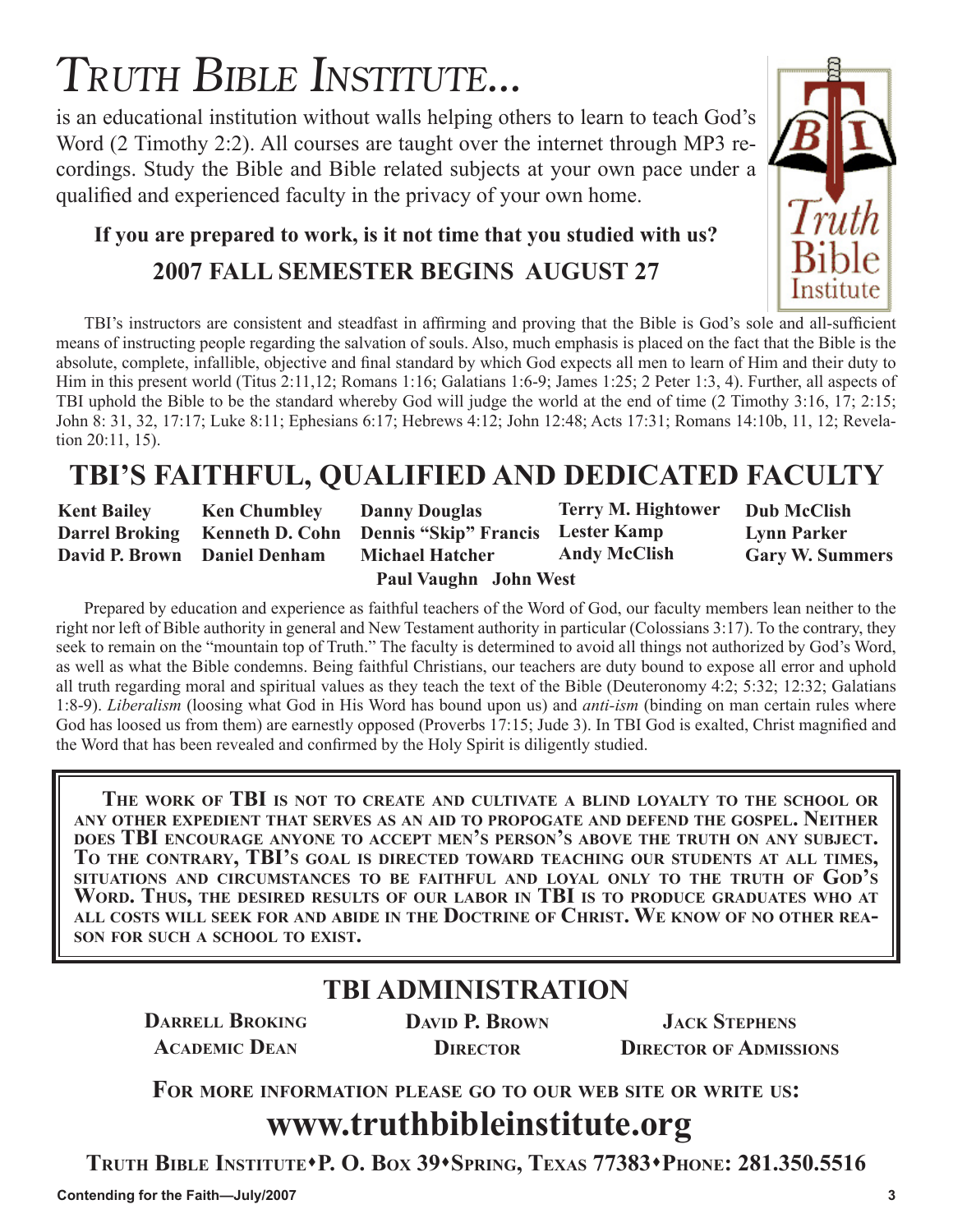### **FELLOWSHIP SCRIPTURES: 1 COR. 5; ROM. 16:17; EPH. 5:11**

#### **Dennis (Skip) Francis**

The difficulty of improper fellowship cannot be ignored, especially in the current crisis the church finds itself embroiled. Over a generation of dealing with the inroads of change agency has brought the church into a circumstance not unlike the division that occurred in the past century. Though the issue that was most noticeable during that period was that of mechanical instrumental music, the heart of the problems the church experienced was really over Bible authority and from where it is derived. The old notion that somehow Bible silence entails authority was the problem back then and is the same problem we deal with today.

Many have looked at the current issues dividing us as simply allowable matters of opinion. Some have gone so far as to say that issues like the re-evaluation/reaffirmation of elders, "everything we do in life is worship, except for sin", Children's church/worship, small groups ministries, and the numerous para-church efforts, are simply not worth dividing over as they are, in the eyes of some, "matters of opinion." *The reality, however, is quite different*.

That which falls into the realm of "matters of opinion" in the Scriptures are those areas of application of the Holy Writ, and not just anything we would like to believe and practice. The imprimatur of Colossians 3:17 cannot be ignored: **"And whatever you do in word or deed, do all in the name of the Lord Jesus, giving thanks to God the Father through Him."** (Colossians 3:17 NKJV) To do that which is in the "name" of the Lord is to do that which the Lord authorizes, thus any "matter of opinion" needs to be authorized in the Scriptures before one can begin its practice. There simply is NO authorization for the aforementioned doctrines in the Scriptures. They are the "doctrines of men" and thus will make our worship of God "in vain" (Mat. 15:9)

No study of the issue of fellowship is complete without a good definition of the term itself. Many today have differing views on that which constitutes "fellowship." Some have even suggested that they can be involved in various venues where false teachers are as long as they are not with them at the same time. Others believe that there are measures, or levels, of fellowship. Still others believe in a sort of "unity in diversity" wherein Christians may differ considerably on a number of vital issues and still be in fellowship as long as certain "core principles" or "bullseye" areas remain the same. None of these views is consistent with the Bible meaning of the word "fellowship."

The most common word translated "fellowship" in the Scriptures comes from the Greek word "koinonia", which, according to Strong's Expository Dictionary of New Testament Words, means "partnership, participation, intercourse, or benefaction." The idea being expressed is that any joint participation wherein spiritual or financial support is provided is "fellowship." Most other words that translate the word "fellowship" are derivations of "koinonia," such as "sugkoinoneo," which is translated "co-participation, to share in

company with." Any "co-participation" is fellowship.

We will examine these practices and others in the light of the Scriptures, and then examine some of the arguments being made as to why some are not obeying these Scriptures.

#### **1 CORINTHIANS 5:1-13**

**It is actually reported that there is sexual immorality among you, and such sexual immorality as is not even named among the Gentiles—that a man has his father's wife! And you are puffed up, and have not rather mourned, that he who has done this deed might be taken away from among you. For I indeed, as absent in body but present in spirit, have already judged (as though I were present) him who has so done this deed. In the name of our Lord Jesus Christ, when you are gathered together, along with my spirit, with the power of our Lord Jesus Christ, deliver such a one to Satan for the destruction of the flesh, that his spirit may be saved in the day of the Lord Jesus. Your glorying is not good. Do you not know that a little leaven leavens the whole lump? Therefore purge out the old leaven, that you may be a new lump, since you truly are unleavened. For indeed Christ, our Passover, was sacrificed for us. Therefore let us keep the feast, not with old leaven, nor with the leaven of malice and wickedness, but with the unleavened bread of sincerity and truth. I wrote to you in my epistle not to keep company with sexually immoral people. Yet I certainly did not mean with the sexually immoral people of this world, or with the covetous, or extortioners, or idolaters, since then you would need to go out of the world. But now I have written to you not to keep company with anyone named a brother, who is sexually immoral, or covetous, or an idolater, or a reviler, or a drunkard, or an extortionernot even to eat with such a person. For what have I to do with judging those also who are outside? Do you not judge those who are inside? But those who are outside God judges. Therefore "put away from yourselves the evil person"** (1 Cor. 5:1-13, NKJV).

This passage begins by introducing a specific problem that was found in the Corinthian church. It continues on in this chapter and the next to address an entire list of sins that are to be purged, like leaven, from the church. These sins include: fornication, idolatry, adultery, homosexuality, sodomy, thievery, covetousness, drunkenness, reviling, and extortion (1 Cor. 6:9-10, NKJV). Both chapters are dealing with sin in the church, as opposed to sin in the world. It demonstrates the need to maintain the purity of the very bride of Christ in an evil and adulterous generation. The very act of purging demonstrates the dangers of allowing such behavior to go on without discipline. Purging is an entire elimination of the offense so that not one scrap remains. Such would be necessary regarding leaven since, as shown in verse 6, *"a little leaven leavens the whole lump."* It is necessary to eliminate even the tiniest amount or it will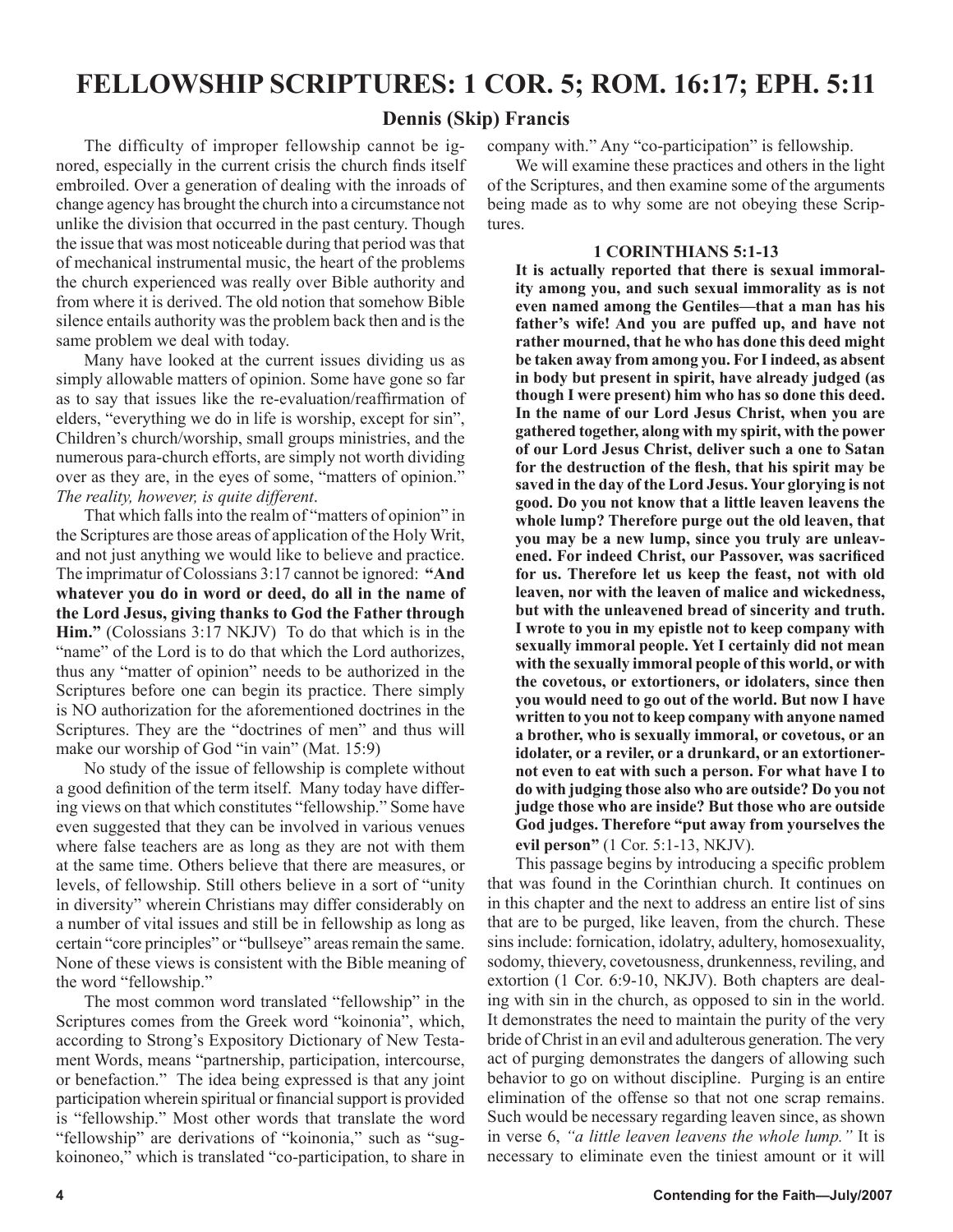grow to fill the entire lump.

What is also evident from this passage is that, when there is "sin in the camp," invariably false doctrine will result. This is shown in that they **"gloried"** at having such a sinful person in their midst. I recall bro. Randy Mabe preaching a sermon entitled "Be Quiet, Do Good Works, and Go to Hell by Yourself." The context of this sermon was dealing primarily with those who did not meet the Scriptural criteria for marriage and were not willing to repent. As is so often the case, instead of just keeping their sins to themselves, people will politic their personal views in the church, and try to get others on their side. Most often, this manifests itself in various false doctrines.

Such is often the case today. The problems in today's church regarding sexual immorality, and particularly as it relates to unscriptural marriage, are not unlike the very circumstances of Paul's writings to the Corinthians. In this day of the disposable marriage, the problems relevant to divorce and remarriage have so plagued the church that there are literally dozens of different beliefs and doctrines being preached from our pulpits, even to the dividing of the body of Christ.

One such incident of fairly recent history was the doctrine first espoused by Stan Crowley when he was working with the Buda/Kyle congregation, and nearly split that congregation over his false doctrine. Currently, Crowley remains as the preacher for the Shertz, Texas church, though one of his elders, Ken Ratcliff, publicly stated that he would not remain an elder if Crowley remained there as preacher. Neither has left thus far.

After I left the Sarnia, Ontario, Canada church, they hired a Sunset graduate by the name of David Dunn. Shortly after his arrival there, it became evident that he did not stand with the Scriptures on the subject of marriage/divorce/remarriage (MDR). He said, concerning Matthew 19:9, that the "correct" translation of the passage is that the man "has adulterated himself", and NOT that he "commits adultery." He also taught that verse 6 does NOT teach that man "cannot" separate what God joined, but only that he "should not" do so. In fact, he says that the idea that "since God joins a couple in marriage, man cannot un-join is incorrect"(Dunn). The result of this man's false doctrine is chronicled in a resolution signed by 10 of the men of that congregation stating that:

Finding no evidence from scripture to support the position that divorced persons are prohibited from remarrying, the Sarnia Church of Christ resolves to accept such persons into fellowship in their current marital state based solely on repentance from past sins and a pledge of submission to Jesus Christ as their Lord and Saviour (sic) (Proposal on Church Resolution).

Further result of this "resolution" was their continued acceptance, in full fellowship, of a man who committed adultery, divorced his wife, and was living with the woman with whom he had committed adultery. Several families and individuals left the Sarnia church after this doctrine was accepted by the membership there.

#### **ROMANS 16:17**

**"Now I urge you, brethren, note those who cause divisions and offenses, contrary to the doctrine which you**  **learned, and avoid them"** (Rom. 16:17, NKJV). The proper way to deal with a heretic is expressed in this passage, yet such is not being properly practiced by so many today. The term "note" or "mark" refers to the need to identify, point out, recognize those who cause divisions contrary to sound doctrine. In a similar manner, we are told to identify those who walk correctly in the doctrine of Christ. **"Brethren, join in following my example, and note those who so walk, as you have us for a pattern"** (Phil. 3:17, NKJV). If it is acceptable to identify those who walk correctly, it is just as acceptable and desirable to identify a false teacher.

"Forewarned is forearmed" is the old adage. Never does this hold more truth than in the case of a false teacher. Those who would divide the flock of God merit our warning, and those who would remain in the good graces of our God should not be offended by that warning. No one was the target of more negativity in the church than the apostle Paul, yet the answer that Paul gave was one that any Gospel preacher today may, at some time or another, need to give: **"Have I therefore become your enemy because I tell you the truth?"** (Gal. 4:16, NKJV). As was expressed some years ago by another preacher of my acquaintance, if a rattlesnake slithered into the church building just prior to services, would you want the preacher to mention it, or just to go on about his business? How about all those spiritual snakes in the grass that masquerade as preachers of the Gospel? Are not these more everlastingly dangerous than the viper previously mentioned?

Those who will not warn others about false teachers are in clear violation of the Scriptures. Those who will not avoid a marked false teacher are one and the same as the false teacher himself.

**Whoever transgresses and does not abide in the doctrine of Christ does not have God. He who abides in the doctrine of Christ has both the Father and the Son. If anyone comes to you and does not bring this doctrine, do not receive him into your house nor greet him; for he who greets him shares in his evil deeds** (2 John 1:9-11, NKJV).

One that "shares" in another's evil deeds becomes an accomplice in the evil being done, thus they are not worthy of Christian fellowship either. It might be expressed in this way: if  $A = B$ , then bidding godspeed to B is equal to bidding godspeed to A. Also, it is not only important what you teach and do, but also that which you approve. Romans 1:32 clearly addresses this approval.

#### **EPHESIANS 5:11**

**"And have no fellowship with the unfruitful works of darkness, but rather expose them"** (Eph. 5:11, NKJV). The way many of our brethren act, this passage should be written, "And have **some** fellowship with *what I THINK are* **good works**, and say nothing about them at all." Some of our brethren have even tried to redefine the meaning of "fellowship." Rubel Shelly speaks of two kinds of fellowship that he calls "big F" and "little f" fellowship. F. LaGard Smith has five different levels of fellowship. The Bible has only two: you are either IN fellowship or NOT in fellowship.

Some brethren have tried to play around with the word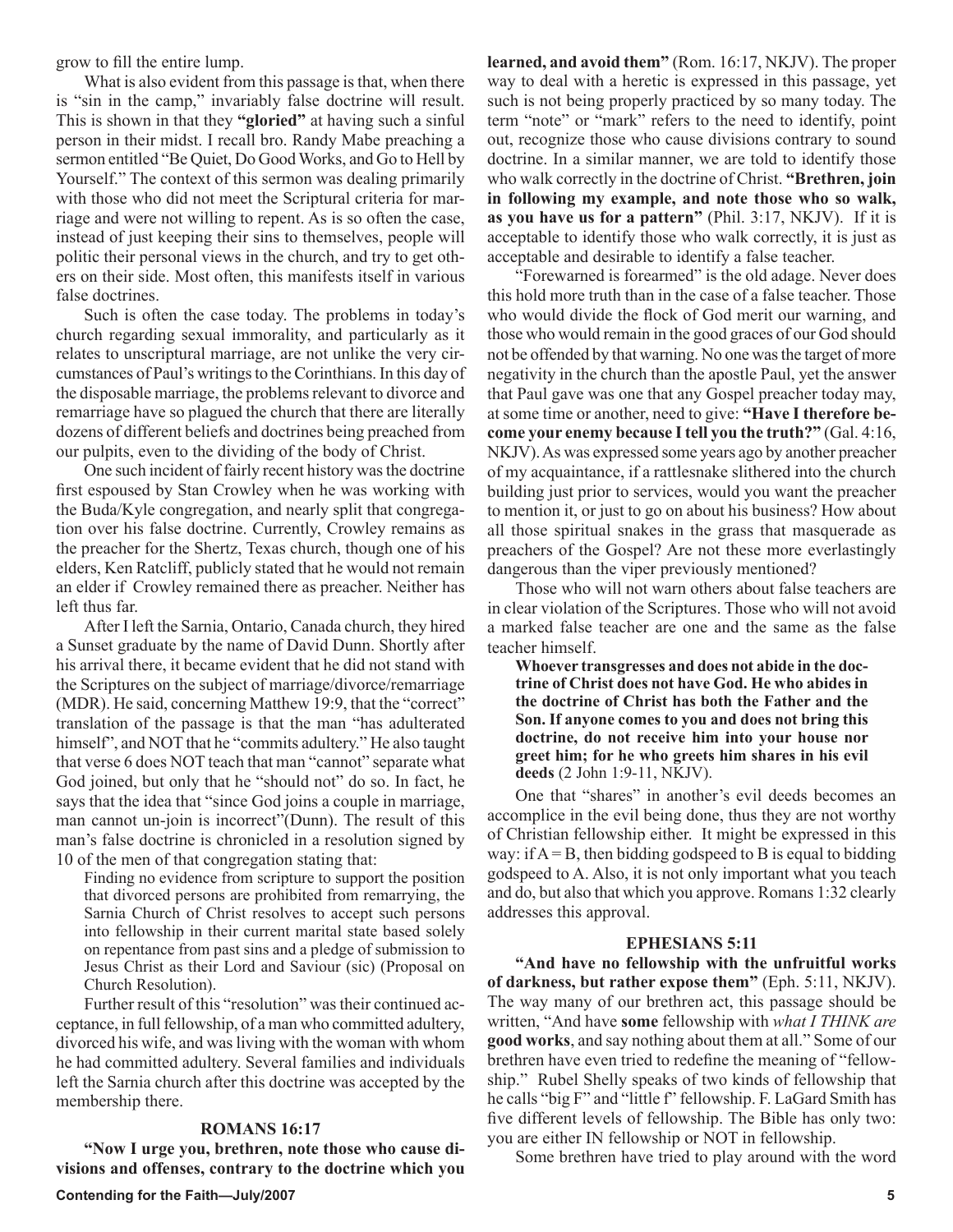meanings of this passage in order to ignore the force of it. They suggest that the word "darkness" only refers to those things that are patently of the devil. In this vein, one could have fellowship with any number of denominationalists because, after all, "look at the **good** they do!" Unfortunately, this ignores the idea that the only truly "good" things are those that come down from the Father of Lights, and that result in the saving of the soul. This cannot be said of those who teach error, as they will only lead someone to believe they are saved when, in reality, they are lost.

To sum up the strength of the three Scriptures, 1 Corinthians 5:1-3, Romans 16:17, and Ephesians 5:11, we are to **"purge out"**, to **"mark and avoid"**, to **"have no fellowship"** with those who live sinful lives, who divide the church with false doctrine, and who are involved in unfruitful works. The Scriptures are too plain to simply be ignored; however, they are being ignored by many of our brethren.

Let us examine some of the arguments that brethren are giving today when confronted by their own inconsistency in applying these Scriptures.

#### **"IT IS A GOOD WORK AND WE SHOULD SUPPORT IT!"**

In July of 2005, a public scandal was aired in the apostate publication known as the *Christian Chronicle*. It came on the heels of the firing of the Director of Apologetics Press (AP) over his previous scandalous behavior, as indicated in a letter sent to "Contributors and Friends of Apologetics Press", dated May 31, 2005, from the Palm Beach Lakes church of Christ of West Palm Beach, Florida. He had been involved in "personal sin" for a number of years, and this resulted in the loss of his former position. Formerly, AP had indeed been "a good work." The folks involved in it had soundly dealt with such important issues as Creation vs. Evolution, and other matters of Christian Apologetics. Unfortunately, it was the only institution of its type in the brotherhood.

Some questions had begun to arise over the fellowship practices of those involved with AP, but few would deny they taught soundly. The one major concern began to be aired when the former Director had hired a marked false teacher, Dave Miller, to be on the writing staff. Bro. Miller had been "marked" for teaching and practicing the reaffirmation/reevaluation of elders, and for error on the subject of marriage/divorce/remarriage (MDR) with regard to the idea that marriage was not "really" marriage unless there was an "intent" to enter the marriage bond (i.e. a "green card" marriage wasn't "really" marriage in the eyes of God).

When it became known throughout the brotherhood that AP was in trouble, 60 men put their signatures on a "Statement of Support" to show their belief that "*Apologetics Press is on a firm footing that will insure its continued work of excellence"* and to encourage others to contribute both financial and moral support to that effort. This "list" included directors of preaching schools and lectureships, several authors of well known books, editors of "sound" publications, and notables from all over the brotherhood, most of whom were, and are, well known to the brethren-at-large. Within days, the Board of Directors at A.P. had placed a new "interim" Director over

the work of Apologetics Press: Dave Miller. At this point, what should have been done was not done by all the note worthies on that list: They should have been up in arms in protest. Instead, in an effort to keep what was perceived as a "good work", they were all willing to compromise the Lord's commands regarding fellowship with error, and not only did not withdraw their support but made every effort to try to justify what bro. Miller had both preached and done.

The arguments used are somewhat diverse, though not one of them are consistent with the evidence or justify what has taken place. Some of them are as follows:

1. Dave Miller repented (*In fact, Miller himself denies this statement)*.

2. Dave Miller didn't do it (*The evidence, all in writing, contradicts this notion*).

3. Dave Miller was misunderstood (*Words do mean things, and Miller has had literally years to clarify himself)*.

4. It happened 16 years ago (It happened twice, most recently in 2002, and Dave was involved in some sense both times. *There is no statute of limitations on error*).

5. Few people know about it (*Error is error no matter how many know*).

6. It was a local matter (*Local error is still error)*.

The fact is that a "good work" can only remain such if it adheres to certain principles. It must be:1) consistent with the will of God, 2) based on sound doctrine, and 3) in fellowship with sound people. Though the first two may continue to be true, the third principle cannot be ignored. Brother David P. Brown says it this way, *" A work is "good" only when (1) it is authorized by the New Testament and (2) when those involved in it are thinking and acting as the Bible authorizes them to think and act."* Just as Pepperdine, ACU, OCU, Harding, DLU, and other "Christian colleges" began as good works, none of these would be considered sound today. Just as the "Herald of Truth" program was begun as a "good work", it cannot be so considered today. Just as publications like the *Gospel Advocate*, *Firm Foundation*, and *Spiritual Sword* were once considered "good works", the proclivities of their editors, and/or writing staff, have brought them into highly questionable status. Many a "good work" has fallen into error in the past, and will continue to do so in the future.

#### **"MEN OF GOOD REPUTATION ARE INVOLVED"**

One of the frequent problems that we run into over the years is in recognizing that men who were once sound do go off into error. At one time, one of the most notable young men in the brotherhood was a man named Rubel Shelly. Rubel wrote for the *Spiritual Sword* when Thomas Warren was its editor [Shelly was Associate Editor when he was the preacher for the Getwell congregation—EDITOR], and his articles and writings were as sound as they come. When the first signs of "strange and uncertain" sounds began to come from Shelly, few would believe it. The evidence stands today as testimony that we should never ignore such signs in our brethren, but rather should be on our guard for signs of such strangeness.

The late Homer Hailey was once touted as a good, sound,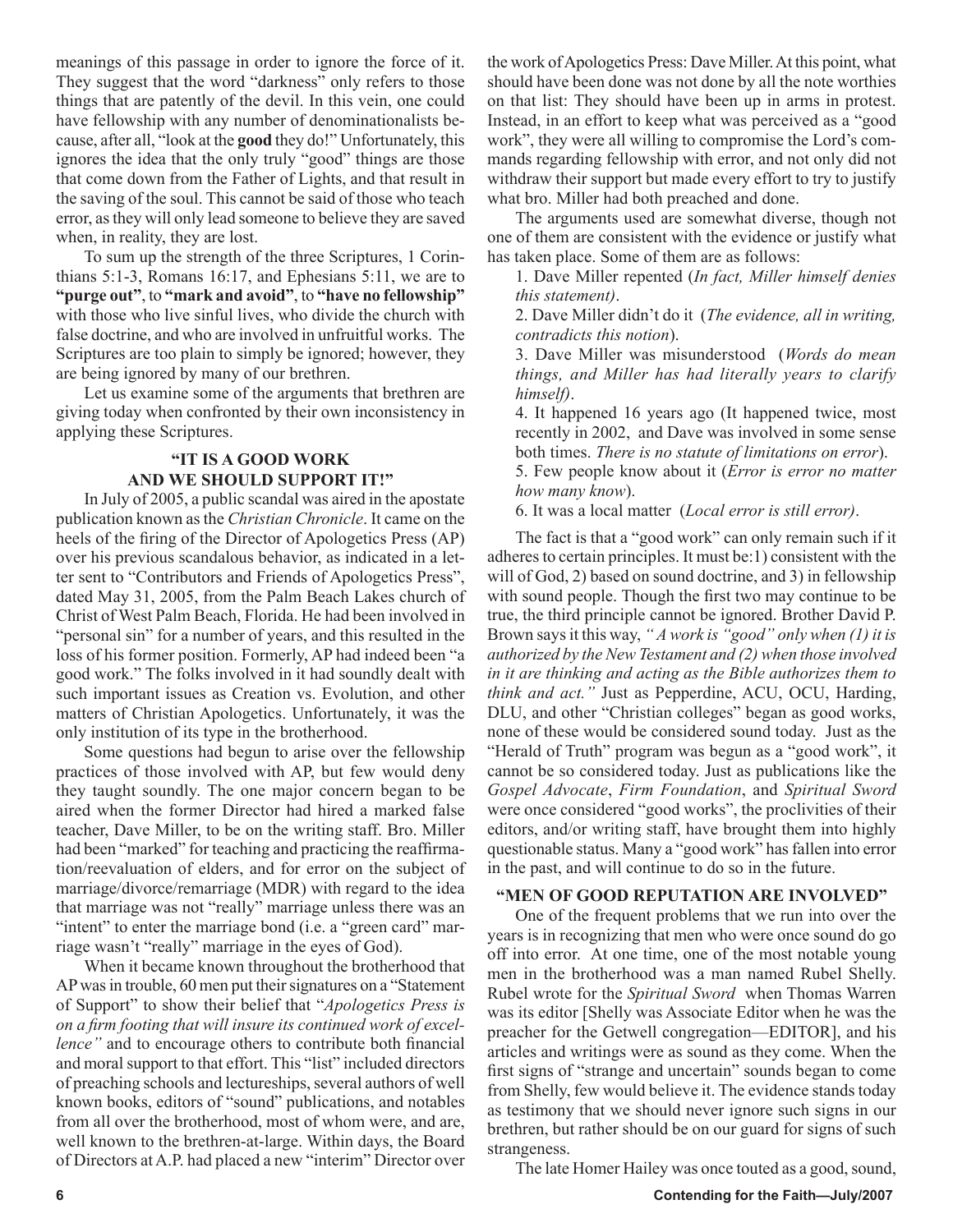Gospel preacher. In fact, many of us have his books in our own libraries. While it was fifty or so years ago that he embraced "anti-ism," it was relatively late in life that Homer Hailey wrote his new position on MDR, and thus demonstrated that the sound do not always remain so.

Buster Dobbs, current editor of the *Firm Foundation*  magazine, has, in times past, been a stalwart defender of the faith. He has dealt with error in ways only rivaled by Ira Rice and David Brown. He was the most vociferous contender against the likes of Rubel Shelly, Jeff Walling, and Max Lucado, rank liberals all. In times past, for me, he was almost the face of one **"set for the defense of the gospel."** This was until 1998 when his "everything we do in life is worship, except for sin" doctrine became known.

The entire Deaver family has been touted for their stand for the truth over the years, until Mac Deaver began to publicly proclaim his take on the work of the Holy Spirit [the direct work of the Holy Spirit on the inward man of the Christian and that when one is baptized in water one is also undergoes Holy Spirit Baptism—EDITOR], and then drew various other family members into the fray on his side. His father, Roy, was considered one of the scholars of the faith in the Koine Greek, yet this "new" take has brought the entire group into question.

Would the apostle Peter have been considered "sound" by the majority of brethren in the first century? Undoubtedly! The facts are, however, that at one point in his ministry, Peter **"stood condemned"** (Gal. 2:11, ASV). Why? Because even Peter was not always perfect in his actions, especially in his obvious prejudices toward the Gentiles. Paul was forced to confront Peter **"to the face"** and do so **"before them all."** Fortunately for the first century church, Peter repented. We could only hope that men of our day would do so. If Rubel Shelly, Dave Miller, Buster Dobbs, the Deavers, or such "notables" would simply repent today, the church would be in far better condition than it is, and the angels would rejoice in heaven.

In addition to these arguments about others, some of our brethren use certain arguments about themselves when confronted with spiritual inconsistencies with regard to fellowship practices.

#### **"NO ONE EVER ACCUSED ME OF BEING UNSOUND!"**

This is a favorite little "bon-bon" of those who begin to be loose in their fellowship practices. The implication is that, because they are *fellowshipping* error, they are being accused of *preaching* error. This is the "straw man" that many erect in order to have something, like Don Quixote, at which they can spiritually "tilt". When one is "tilting at windmills", the danger is only one that is perceived rather than real and any harm one may receive is largely the result of their own folly. *It is often easier to joust with the perceived danger than to confront the real problem.* The real problem, in such cases, is NOT what one teaches, but rather the person one fellowships. As previously addressed, when one bids "godspeed" to those who practice error, they become a **"partaker of his evil deeds"** (2 John 11).

Such is the case with those who will jointly participate with men like Dave Miller in lectureships and support of his work. Though few would accuse Curtis Cates, Jim Dearman, or Robert Taylor of "teaching" error, these men have no problem being on the infamous support list for the work directed by bro. Miller, and they have no problem being on programs where Dave preaches, or having him for meetings where they work and worship.

In a similar way, Glenn Colley, third generation gospel preacher and author of the book *Loose Change*, jointly participated this year at the Tahoe Family Encampment, along with men like Truitt Adair of Sunset School of Preaching (which has taught error on MDR for years), and Tex Williams, a regular participant at the Tulsa International Soul Winning Workshop. When questioned as to why he was involved in this venue, Colley answered, in effect, "No one ever accused ME of being unsound!" Though that may be true, none the less, he was in fellowship with error, and thus a "partaker of" their evil deeds. It was also Colley who followed this statement with, "why, I wrote a book about change agents."

#### **"I WROTE A BOOK ABOUT…."**

This is also a favorite saw that is used to justify current action with past reputation. Brethren seem to forget that it matters not who you *were* but who you *are*! That someone wrote a book is commendable, but [at best—EDITOR] it only tells us where they were spiritually when the book was written. It says nothing about who they are NOW!

Dave Miller "wrote a book" called *Piloting the Strait*. The book is well written and well researched. It says volumes about the problems of change agency today. The problem is that Dave Miller is better about dealing with the problems of others than he is about identifying similar problems in

### **2007 SPRING CFTF LECTURES CD'S, DVD'S, MP3, AND VIDEO RECORDINGS**

If you wish to order any of the recordings, available in various formats, contact

## **Jim Green 2711 Spring Meade Blvd. Columbia, TN 38401**

**PHONE**: (**931) 486–1364**

www.jgreencoc-video-ministry.com email at jgreencoc1986@yahoo.com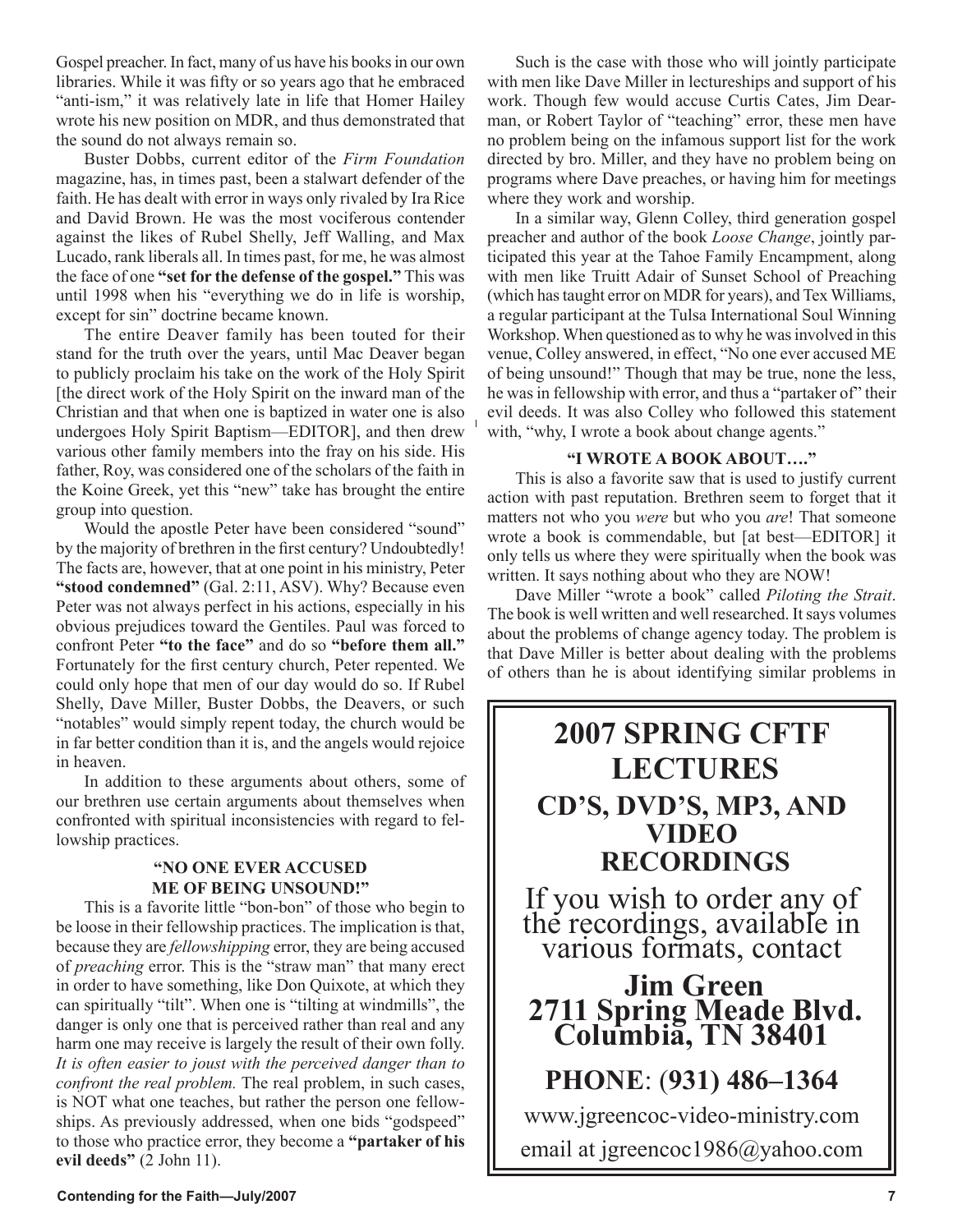himself.

James Meadows wrote a series of workbooks, one of which was called *A Study of Church Discipline*. In this book, he effectively lays out the Bible standards on the subject and the methods we should use in dealing with aspects involving personal sin, false teachers, walking disorderly, etc. In his Lesson 7, "Upon Whom is It to Be Administered? Part 1", under "Those That Teach Things Contrary To Sound Doctrine", he uses some of the same Scriptures in this manuscript, and shows that withdrawal is required when the false teacher does not repent. James has been a friend for many years, and I would like to know why he has added his name to the AP Support Statement and has not rescinded said support with Dave Miller at the helm.

William Woodson wrote a book entitled *Change Agents and Churches of Christ*. It also deals with many of the errors being espoused today and how to deal with the errorists involved. His final paragraph is telling:

The time to be alert to danger is now; the encouragement of our great and good brotherhood is that with love, with full regard for the nature of the problem, but with loyalty to Christ and His body, it will insist that these change agents, and their allies and converts, will be obliged to repent of their hurtful efforts and desist; if not, "It is time for them to go.

Unfortunately, in this case, Woodson put his allegiance to a body led by a false teacher over his loyalty to Christ. Brother Woodson should read his own book and rescind his support for AP under the guidance of Miller.

Curtis Cates wrote a book entitled *A Comprehensive Study of Unity*. In that book, Cates' fellow-worker at MSOP,

### **FREE CD AVAILABLE**

*Contending for the Faith* is making available a CD-ROM free of charge. Why is this CD important? ANSWER: It contains an abundance of evidentiary information pertaining to Dave Miller's doctrine and practice concerning the re-evaluation/reaffirmation of elders, MDR, and other relevant and important materials and documents directly or indirectly relating to the Brown Trail Church of Christ, Apologetics Press, Gospel Broadcasting Network, MSOP, and more.

To receive your free CD contact us at *Contending for the Faith*, P. O. Box 2357, Spring, TX 77383-2357, or email us at cftfdpb $@g$ gmail. com.

If you desire to have a part in the distribution of this important CD you may make your financial contributions to the Spring Church of Christ, P. O. Box 39, Spring, TX 77383.

Garland Elkins, wrote in the forward, *"God condemns unity in error"* and goes on to identify a variety of such errors (Cates, 17). He commends Cates book in identifying these very things, yet Cates seems to be practicing something different today than he wrote in 1998. In Chapter 14, on page 110, Curtis writes:

False teachers and false doctrines constantly endanger the peace of God's people. The maintenance of peace requires constant vigilance, courage, exposure of error, and the promulgation of the pure Gospel. God's people are to think, love, teach, seek, and pray for peace. Yet, in all of this, we must never stoop to the pursuit of "peace at any price". We must remember the words of the Lord: "I came not to send peace, but a sword" (Mat. 10:34).

He seems to have no problem today having unity in error with Dave Miller and the AP crowd. Is Cates "maintaining peace" in so doing? In fact, more division has occurred in the last almost two years, especially over Cates' involvement in this current mess, than at any time in the brotherhood in recent history. Is "peace at any price" worth it?

Glenn Colley, as previously mentioned, "wrote a book". In his booklet, *Loose Change*, he outlines the church's response to change agency, and recognizes that we are to "mark and avoid" false teachers. It is a shame that he is not following his own advice and having "no fellowship" with the unfruitful work of the Tahoe Family Encampment, and all the false teachers involved in that endeavor. He is also a "regular" at the "Polishing the Pulpit" program, which not only had Dave Miller as a speaker last year but had Phil Sanders this year. Phil was allowed to continue to be on the program though I personally notified two of the directors over six months in advance that, according to the *Christian Chronicle* article entitled, *"News - 1906 - 2006: 100 years later, can we converse across the keyboard?"* (Feb. 2006),<sup>4</sup> Phil accepts members of the Christian Church as "his brethren," and the congregation where he preaches practices several unscriptural practices, such as Children's worship, and supports several unscriptural para-church groups; like the Churches of Christ Disaster Relief Effort, Inc., Apologetics Press, "In Search of the Lord's Way", "Lads to Leaders/Leaderettes", and even Heartlight Magazine.

What would improve this entire situation is if more of these brethren spent more time reading **THE** Book instead of bragging about how they wrote **A** book!

**THE 2006 BOUND VOLUMES OF CFTF ARE READY FOR YOU. WRITE, PHONE OR EMAIL US TODAY FOR YOU COPY. WHY NOT ORDER AN EXTRA COPY FOR A FRIEND**?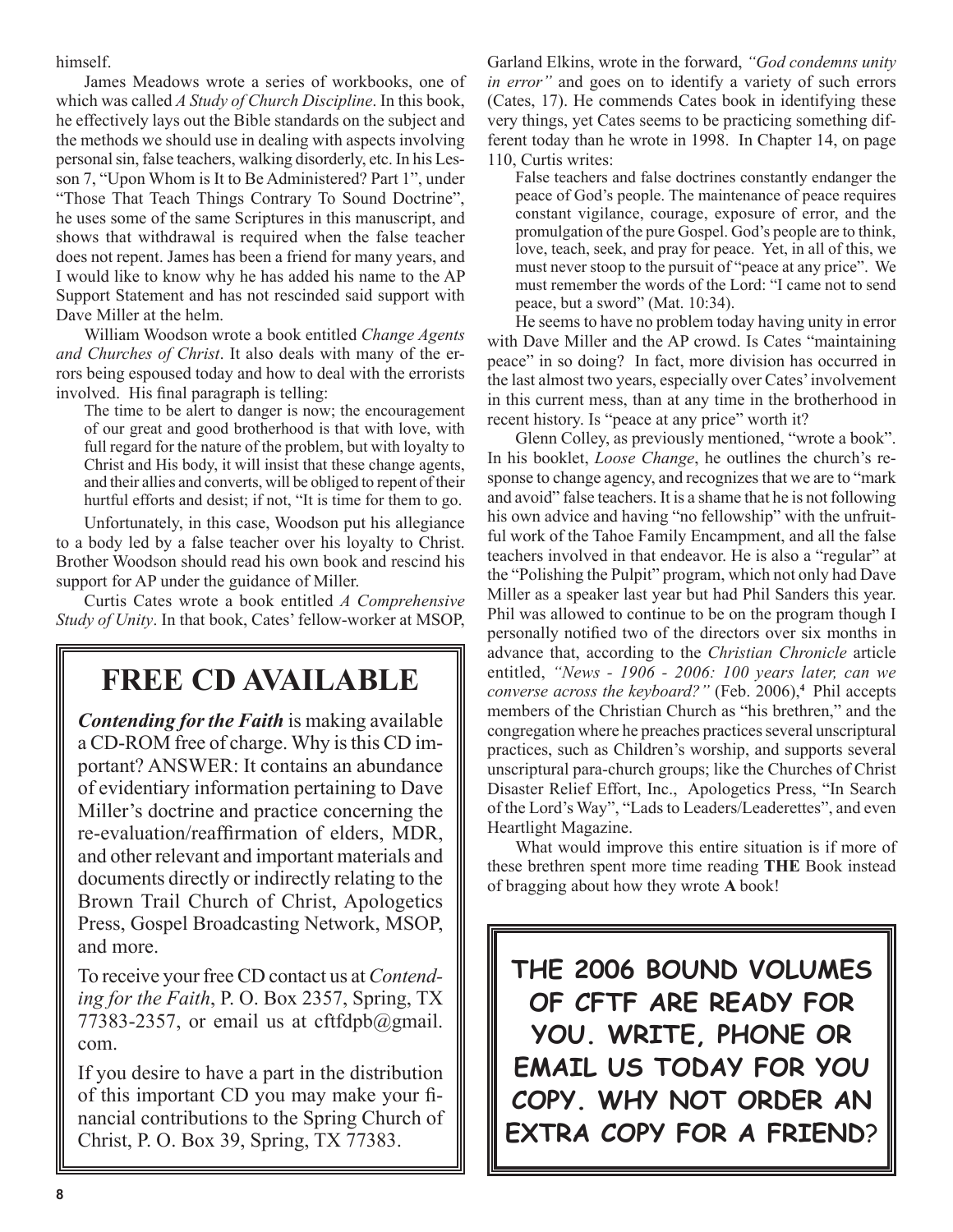#### **"WE NEED BALANCE"**

More and more of our brethren are touting the "balance" mantra as though this excuses unscriptural fellowship practices. Not many months ago, Alan Highers, the Editor of the *Spiritual Sword*, said that "balance" was "one of the MOST important themes we have ever featured" (emp. mine) (Highers, 2). Similar quotes have been made by those involved with *The Gospel Journal* under its new editorship, and in many other publications and lectureships. It is interesting to me that this topic has only become this popular a discussion theme since the current controversy over the Directorship of Apologetics Press has caused so much division in the brotherhood. Those that would continue in fellowship with those involved with AP are said to be "balanced," while those who are trying to practice Scriptural fellowship where false teachers are concerned are said to be "toxic."

Balance is, indeed, an important thing, but cannot be used as an excuse to allow fellowship with error. One wonders why Highers feels this issue is so important, what with all the error being espoused within the body of Christ today. His appearance last year at the David Lipscomb University summer lecture series, entitled "Summer Celebration 2006: A Festival of Faith & Fellowship–Life in the Spirit; A Study of Ephesians," along with noted false teachers, Jeff Walling, Joe Beam, and Lynn Anderson, has left many brethren wondering what Highers definition of "balance" really is.

Balance is important in that we must not overly focus on any one aspect of the Gospel of Jesus Christ. Too much emphasis on church problems, on worldly issues, on persecution, or any negative thing, will only cause many to become discouraged. Thus it is important to preach on the plan of salvation, the heavenly home, the hope of eternal life, the love of the brethren, and other similar uplifting topics. That said, we simply cannot ignore the importance of the Scriptures on Biblical fellowship in favor of only that which is spiritually or emotionally palatable.

On the topic of "balance," my greater concern is with those 60 signers of the now infamous AP support document. So many of them have had such sound reputations in the past, I cannot help but wonder if some of them have become "un-balanced", at least spiritually so. It is my hope that many of them will wake up and tip the scales back to true Biblical "balance" before it is everlastingly too late.

#### **WORKS CITED**

1. David Dunn, "Thoughts on Divorce and Remarriage", Sarnia, Ontario, 23 May 2003.

2. Various Members of the Sarnia Ontario church of Christ, Proposal on Church Resolution for Those Divorced and Remarried, Sarnia Ontario, 9 June 2003.

3. Curtis A. Cates, *A Comprehensive Study of Unity*, Cates Publications, 1998. p. 17.

*4. Christian Chronicle*, Erik Tryggestad and Bobby Ross Jr., February 1, 2006.

5. Alan E. Highers, *The Spiritual Sword*, Vol. 37, No. 2., p. 2.

**—105 Robin Lane Suffolk, VA 23434 suffolkcofc@verizon.net**



### **DVD'S OF THE FIRST THIRTY-FIVE YEARS OF** *CFTF* **ARE READY FOR YOU TO ORDER**

**Because of hard work freely given by Denise Mowry, along with Karen and Michael Hatcher we now have a searchable DVD of** *CFTF.* **Sister Mowery graciously volunteered to take on the massive work of scanning the paper and the other work necessary to making the DVD of**  *CFTF* **a reality. With the help of the Hatchers, sister Mowery was able just recently to finish the work. We are most thankful for their tireless labor in placing** *CFTF* **in this electronic format.**

**THE DVD WILL REGULARLY SELL FOR \$50.00 PLUS S&H. HOWEVER, THROUGH SEPT. 15, 2007 THE DVD WILL SELL FOR \$40.00 PLUS S&H. AFTER SEPTEMBER 15 THE PRICE WILL**

**RETURN TO \$50.00 PLEASE SEND YOUR DVD ORDER TO:** *CONTENDING FOR THE FAITH* **P. O. BOX 2357 SPRING, TEXAS 77383-2357** 

HELP US GROW! Sign up at least five new subscribers to CFTF in 2007 Send subscriptions to: P.O. 2357 Spring, Texas 77383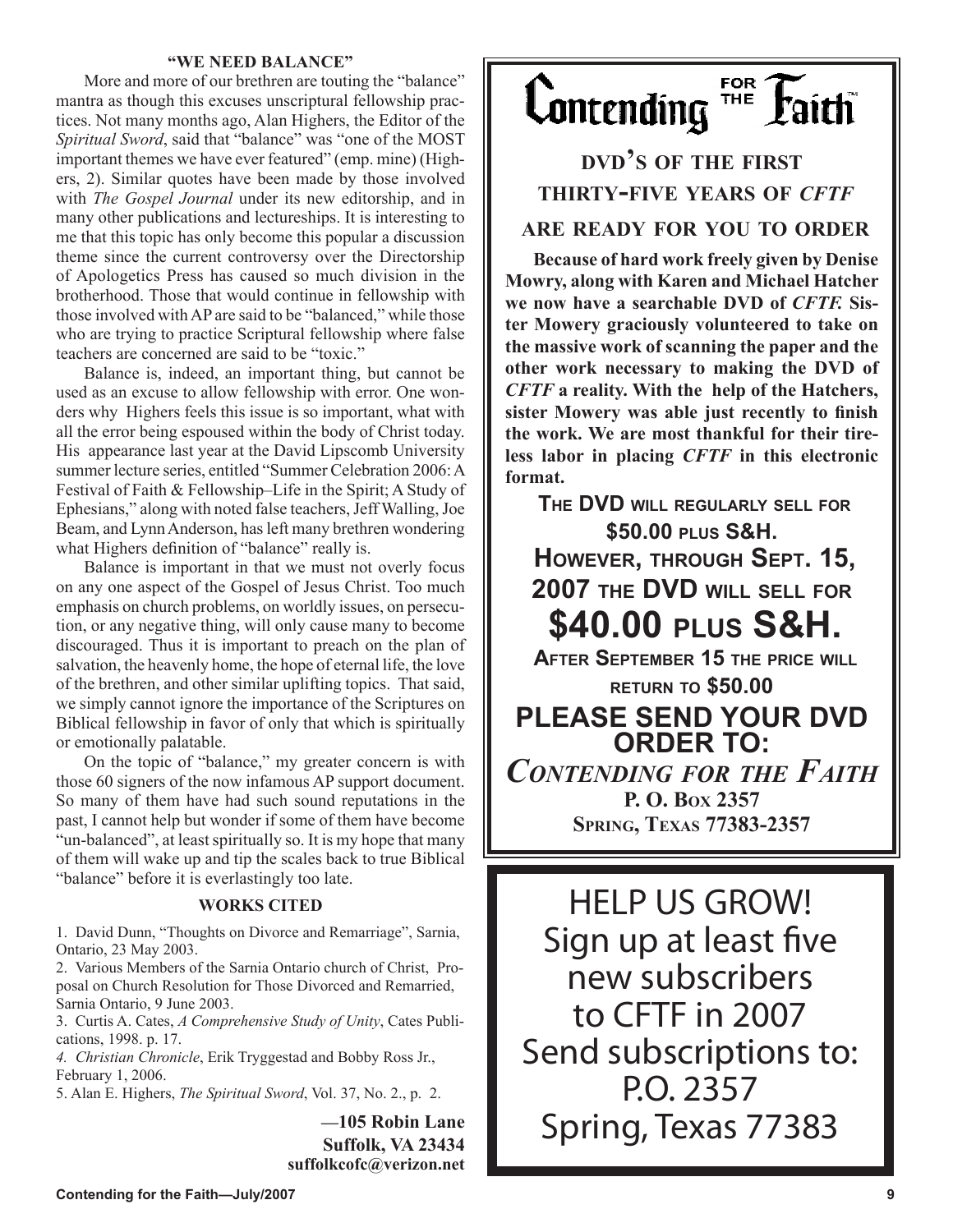#### **(Continued from page One)**

1893, the consequences of which are yet seen in the religious landscape of Denton. Several years before, a liberal attitude began to be manifested in a few brethren. Some were insisting that the church should be fashioned in certain particulars after the major denominations. Most of this attitude concentrated on the attempts to employ instrumental music in the worship and a missionary society in the work of the church. They met adamant resistance from those who were determined to adhere to the pattern for the church set forth in the New Testament. These controversies found their way to the frontier area of Texas, and by the 1890s, the battle was fiercely raging over them.

Division over these innovations, especially the use of the organ in worship, befell the church in Denton as 1893 drew to a close. A brother by the name of P.B. Hall was present on the Sunday the division took place and wrote to T.R. Burnett, a friend in Dallas, describing the sad occasion. Hall's letter appeared in the January 25, 1894, issue of *The Gospel Advocate*, the principal journal among churches of Christ at the time. The letter candidly reveals the heated emotions sparked in the Denton religious community by these issues near the turn of the nineteenth century. Hall wrote, in part:

> I witnessed one of the saddest affairs last Lord's day that I ever witnessed in my life. The church at Denton has been in trouble for some time over the organ and other things, until a few weeks ago, when those in favor of the organ had called a meeting, with brother W.L. Thurman for chairman, and withdrew from all the brethren who opposed them. Those who were excluded were the most faithful and devoted brethren in the church at Denton.

The letter mentions A. Alsup as the local preacher at the time. He obviously did not favor the organ, for, according to Hall, the organ advocates forbade him to preach in the

church building ever again. Some of them even said, "A man who would not use the organ in worship was not fit to preach in any church in Texas." The letter continues:

> When the brethren were refused the use of the house, they bore it patiently…. They turned then and asked them if they would take the house they had built with their own hands, turn them out of doors, and for all their labors give them not a cent. They made them no reply. As the old gray-headed brethren arose and walked out of their own house, you know not how bad I felt…. I just know it is wrong to take a person's property without paying him for it….

When innovations which are not authorized by the New Testament were forced into the congregations and upon the consciences of devout saints, division and severance of fellowship were inevitable. In this way a once united and harmonious congregation (and entire brotherhood) was torn apart, never to be reunited. The division in Denton was only one of many hundreds of such episodes that occurred all over the nation with the same sad results over a period of several years. Division over these matters was so nearly universal by 1906 that the federal census recognized two distinct religious bodies where there had formerly been one: The Christian Church (composed of those who forced the innovations into the church) and the church of Christ (composed of those who were determined to practice only what the New Testament authorizes). While the innovators blamed (and still blame) those who objected to the innovations for the division, just the opposite is true. The congregation in Denton is a demonstration of this fact. It was at peace until these elements were first suggested to, then forced upon, its members. Those who forced into the church the elements foreign to the New Testament must shoulder the blame for the devastation that resulted.

Those who were forced for sake of conscience to leave

# **Past** *Contending for the Faith* Spring Lectureship Books In Print

*Anti-ism-From God or Man*? – \$17.00 2005 *Morals-From God or Man*? – \$17.00 *Judaism-From God or Man*? – \$17.00 2002 *Jehovah's Witnesses –* \$16.00 2000 *Catholicism –* \$16.00 1998 *Premillennialism –* \$14.00 1996 *Isa. Vol. 2* Chap. 40-66 – \$12.00 *Isa. Vol. 1* Chapters 1-39 – \$12.00 1994 *The Church Enters the 21st Century* – \$12.00

**Add \$3.00 per book S&H TX residents add 7.25% tax**

SEND ALL ORDERS WITH PAYMENT TO:

### *CONTENDING FOR THE FAITH* **P.O. BOX 2357 SPRING, TEXAS 77383-2357**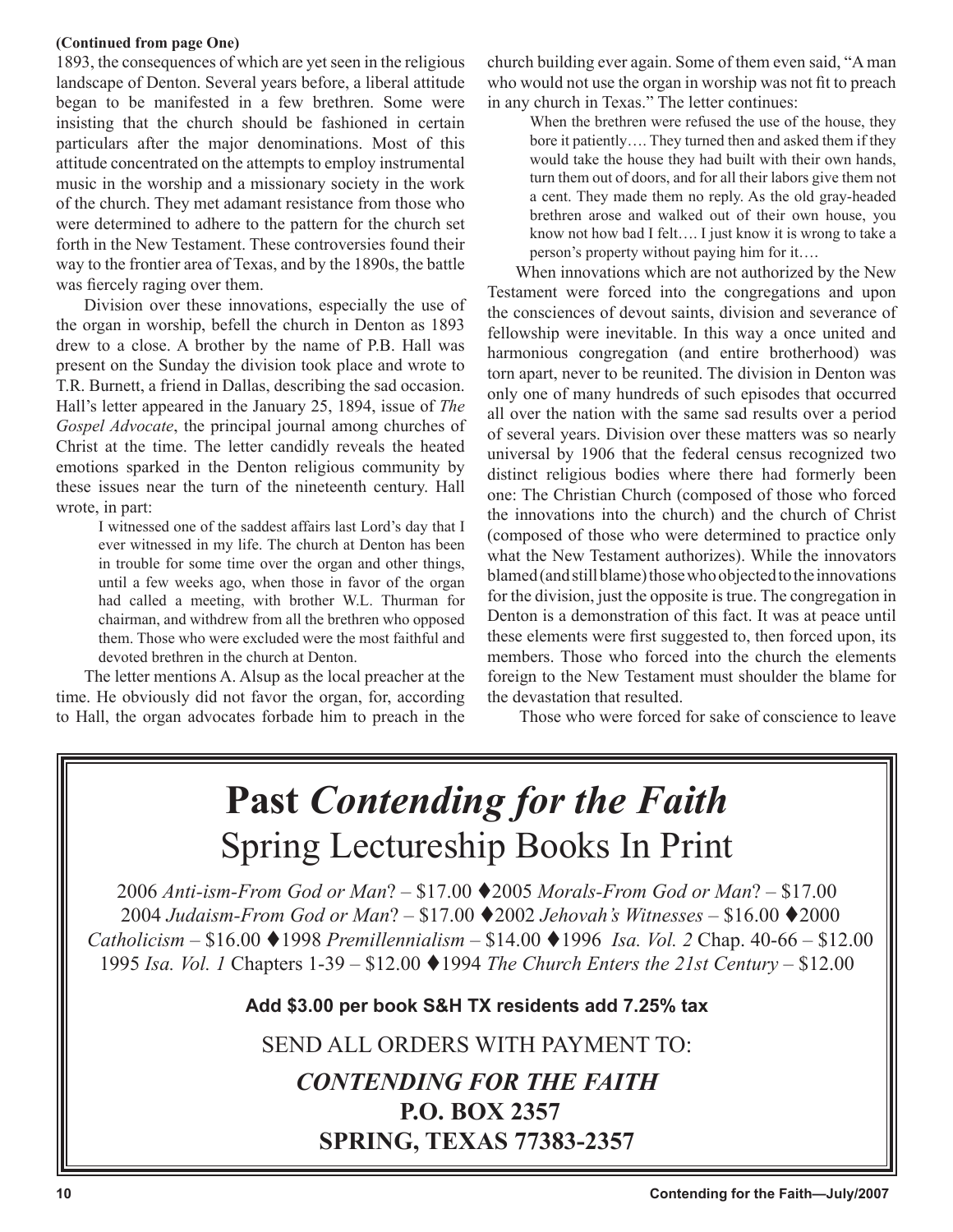this apostate body in Denton acquired the property at the corner of Pearl and Bolivar Streets in 1894 and erected a modest frame building (complete with belfry), which sat at a forty-five degree angle to the corner. The congregation met at this location without interruption as the Pearl Street Church of Christ until its recent cessation. By 1900 the city population was five thousand and the church numbered fewer than one hundred. However, by 1904 its membership had swelled to more than four hundred, due largely to the tireless efforts of Foy E. Wallace, Sr., the Pearl Street evangelist from 1902–04. Its growth required a major enlargement of the building by 1910, at which time its entrance was made to face Bolivar Street.

By 1938, the congregation numbered 641 members, 300 of whom were students from the two local state colleges, and its facilities were overflowing. In 1938, 1941, and 1962, respectively, Pearl Street took the lead in establishing three additional congregations in Denton. The 1910 building served the church until September 1951, at which time the present brick auditorium facing Pearl Street was completed. The first segment of the education building was finished in 1954, and an additional education complex, including a chapel, was completed in 1972. In 1983 an electrical fire caused over \$300,000.00 in damage to the educational buildings. In the process of restoring this damage, a new suite of offices (including conference room, library, recording/audiovisual studio, and workroom) was built in former surplus classroom space.

The church became doctrinally lax in the 1960s. Her elders allowed a string of two or three preachers to occupy its pulpit, two of whom were very weak and the third was an outright liberal. A strong liberal element developed, principally among the numerous members who were professors in the two state universities and encouraged by the weak pulpit. The liberals sought to do a repeat of what they had done in 1894, but some of the elders found enough backbone to prevent it. Approximately two hundred liberals eventually left in 1980, leaving a much smaller number with the task of rebuilding the congregation.

A little-known, but interesting, bit of history involving the Pearl Street Church relates to John B. Denton College. A group of Denton businessmen formed a stock company and established this school in 1901, but it soon failed. The school campus (consisting of a new two-story brick building on a seven-acre campus valued at \$15,000.00 and located only two blocks west of the Pearl Street Church property), was offered as a gift to members of the Pearl Street Church if they would reopen it and operate it. The offer was speedily accepted and the school, renamed "Southwestern Christian College," opened its doors on October 4, 1904. By its second year, Southwestern Christian College had an enrollment of almost three hundred students. Another little-known fact is that A.G. Freed, who later became co-founder of Freed-Hardeman College/University, Henderson, Tennessee, served as its president, 1905–1906. Due to lack of funding, instability in the administration, and other factors, it was forced to close in 1909, and the property was sold to the city.

Some of the most prominent and influential preachers among us in the first half of the past century have preached in the Pearl Street pulpit, including F.L. Young, Foy E. Wallace, Sr., Foy E. Wallace, Jr., Cled Wallace, R.L. Whiteside, C.R. Nichol, Batsell Baxter, and J.S. Dunn.

In 1982 the Pearl Street Congregation began the ANNUAL DENTON LECTURES ("ADL"). This major program of Bible lectures beginning the second Sunday in November each year featured approximately forty hours of preaching on one or more books of the Bible by thirty-five preachers from all over the nation. From their beginning, the lectures were intended to provide not only fresh textual studies, but also to provide direct confrontation with error, involving both issues among brethren and among those who were not Christians. By means of the books and recordings of these lectures which have literally gone all over the world, the Pearl Street Congregation became known and appreciated by faithful brethren for its uncompromising posture in doctrine and practice.

In 1996, it became evident beyond dispute that brother

# **DISCUSSION GROUP** *ContendingFTF, hosted at Yahoo.com., is a discussion group for mem- bers of the church of Christ only. Biblical doctrine, & church issues are discussed; truth is defended & error refuted. To Subscribe to ContendingFTF send email to:* **ContendingFTFsubscribe@yahoogroups.com** *"FOR THOSE WHO LOVE THE TRUTH AND HATE ERROR."*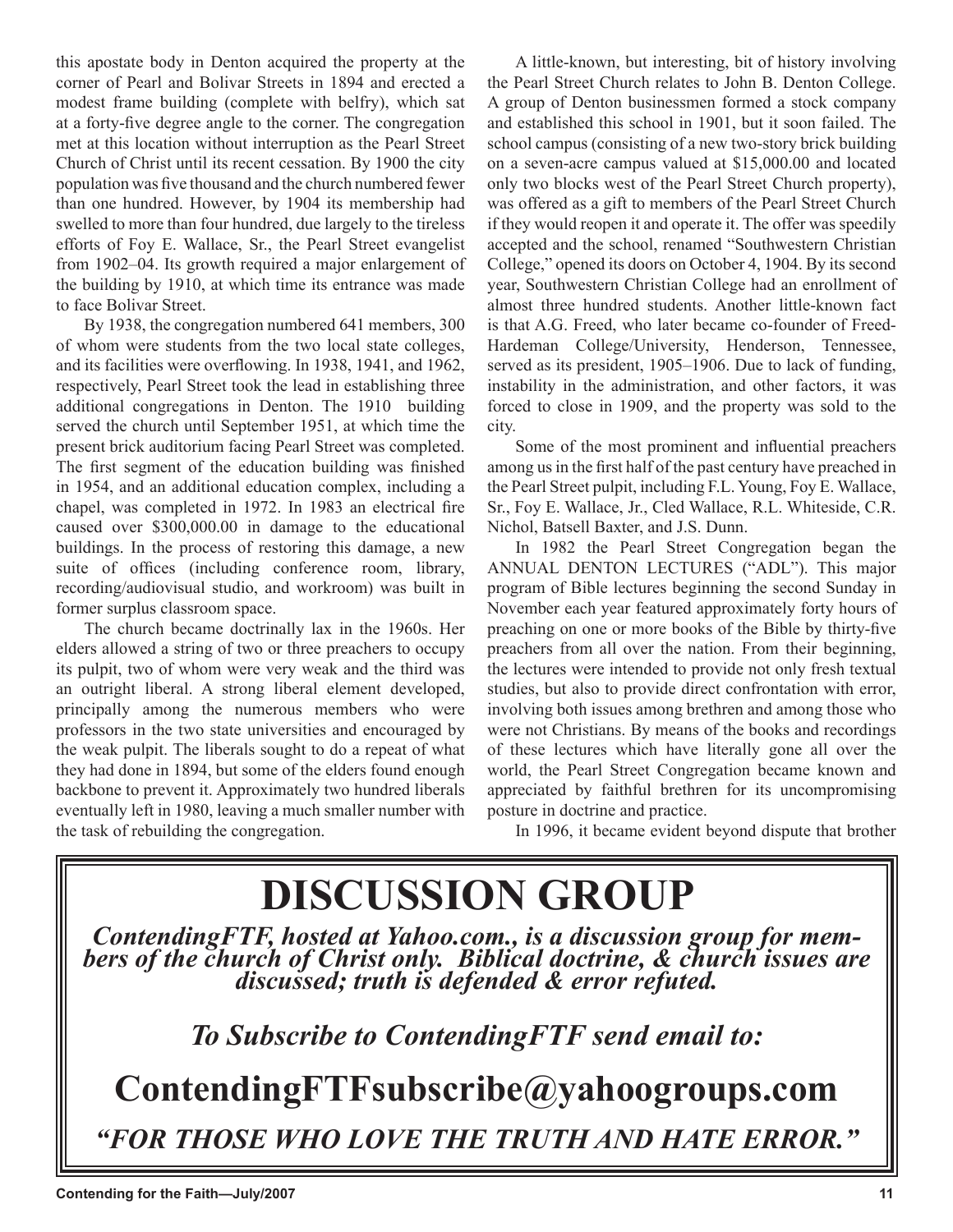Mac Deaver (who, along with his late father, Roy C. Deaver, had spoken on many of the Annual Denton Lectureships) was teaching that the Holy Spirit operates directly on the hearts of Christians (i.e., additionally to what He does through His written Word). This unfortunate occurrence blossomed into considerable controversy and Pearl Street hosted a debate between brother Deaver and brother Jerry Moffit during the 2000 ADL. In arranging the debate, the Pearl Street elders were (as was I) decidedly opposed to the Deaver doctrine and wanted to help expose it. Because of the death of one of her two elders a few weeks before that lectureship/debate, the congregation was without an eldership at the time of the debate.

The church appointed four new elders early in 2001, one of whom (Harry Ledbetter) had served as an elder from the time of my coming to Pearl Street and who was a very dear and trusted friend and brother. In August of that year, one of the other elders boldly announced in an elders' meeting that he was in agreement with the Deaver doctrine and that he favored stopping the lectureship immediately. He made it clear that he had long held those views, which means that he dishonestly withheld this information from his brethren before being appointed an elder and then waited until he thought it was a propitious time to reveal his erroneous convictions. Brother Gary Summers was the Pearl Street preacher at the time. He and I had numerous confrontations with this brother in various subsequent meetings over a period of a year and a half, while the other two elders, for the most part, just sat as mute observers. Gary and I lost the battle in the spring of 2003, resulting in his being fired and my resignation, when it was clear that the other two elders were going to support the Deaver disciple in the eldership (for extensive documentation of this entire saga, visit www. aboutpearlstreet.net).

The remaining "elders" lied to the congregation about the circumstances of Gary's and my departure, forcing us to respond, which we did in writing, to the congregation. Several members left the congregation in the immediate aftermath, including one deacon and his family. In our response to the elders' false statements, we identified brother Joe Chism and his false doctrine as the apostate elder whose convictions and behavior were the root of the problems. The "elders" then went into full attack mode against me, denying that they agreed with Deaver, and determined to destroy me through a series of letters mailed far and wide for thus exposing them. Their denials rang rather hollow when they allowed Mac Deaver to mail his Spring 2004 *Biblical Notes Quarterly* on the Pearl Street mailing permit from the Denton Post Office. Thereafter, they never made any pretense of denial of their full support of his errors. As if that were not enough proof of their allegiance to these errors, they employed Deaver as the Pearl Street preacher in August 2005, which position he still occupies.

These fatal errors and the confusion and division of their aftermath decimated this once mighty bulwark of the Truth. The attendance on Sunday mornings was in the 60s the last time I saw any printed figures of them. Long before that, they ceased publishing contribution figures. They have not met for regular worship assemblies in the auditorium for perhaps two years (picture a group of 60-70 people in a 600 seat auditorium), but have used the chapel in the education building instead, the capacity of which is more than ample for their numbers. Sad, sad, sad.

A few months ago, they purchased a small building from a Nazarene Church, approximately three miles from the old Pearl Street property, which is now for sale. They have since been doing some remodeling in preparation for the move, which they have now consummated. They placed a temporary sign on the new property several weeks ago, reading "Future Home of Sherman Drive Church of Christ," followed by meeting times and a Scripture quotation. There is no reference whatsoever to any Pearl Street connection or origin. They had an ad in an insert in the *Denton Record-Chronicle* on June 24 concerning "Sherman Drive Church of Christ," again with no hint of any connection with Pearl Street. I see purpose in such omissions. They do not want anyone to connect them with Pearl Street. They are quite content to let all of that history perish in order to finally escape the Pearl Street moniker. This name has apparently

# **Gift Subscriptions Do you know of an individual or a church**

**that needs to be made aware of the false doctrines and teachers that are troubling the Lord's church today? If you do, why not give them a subscription to** *CFTF***?**

#### **SUBSCRIPTION PLANS**

**Single subs., One Year, \$14.00; Two Years, \$24.00; Five One-Year Subs., \$58.00. Whole Congrgation Rate: Any congregation entering each family of its entire membership with single copies being mailed directly to each home receives a \$3.00 discount off the Single Sub. Rate, i.e., such whole congregation subs. are payable in advance at the rate of \$11.00 per year per family address. Foreign Rate: One Year \$30.00.**

| <b>MAIL SUBSCRIPTIONS TO:</b><br><b>P.O. BOX 2357</b><br><b>SPRING, TEXAS 77383-2357</b> |              |  |
|------------------------------------------------------------------------------------------|--------------|--|
| 1 Yr. 2 Yrs.                                                                             |              |  |
| <b>NAME</b>                                                                              |              |  |
| <b>ADDRESS</b>                                                                           |              |  |
| <b>CITY</b>                                                                              | <b>STATE</b> |  |
|                                                                                          | ZIP          |  |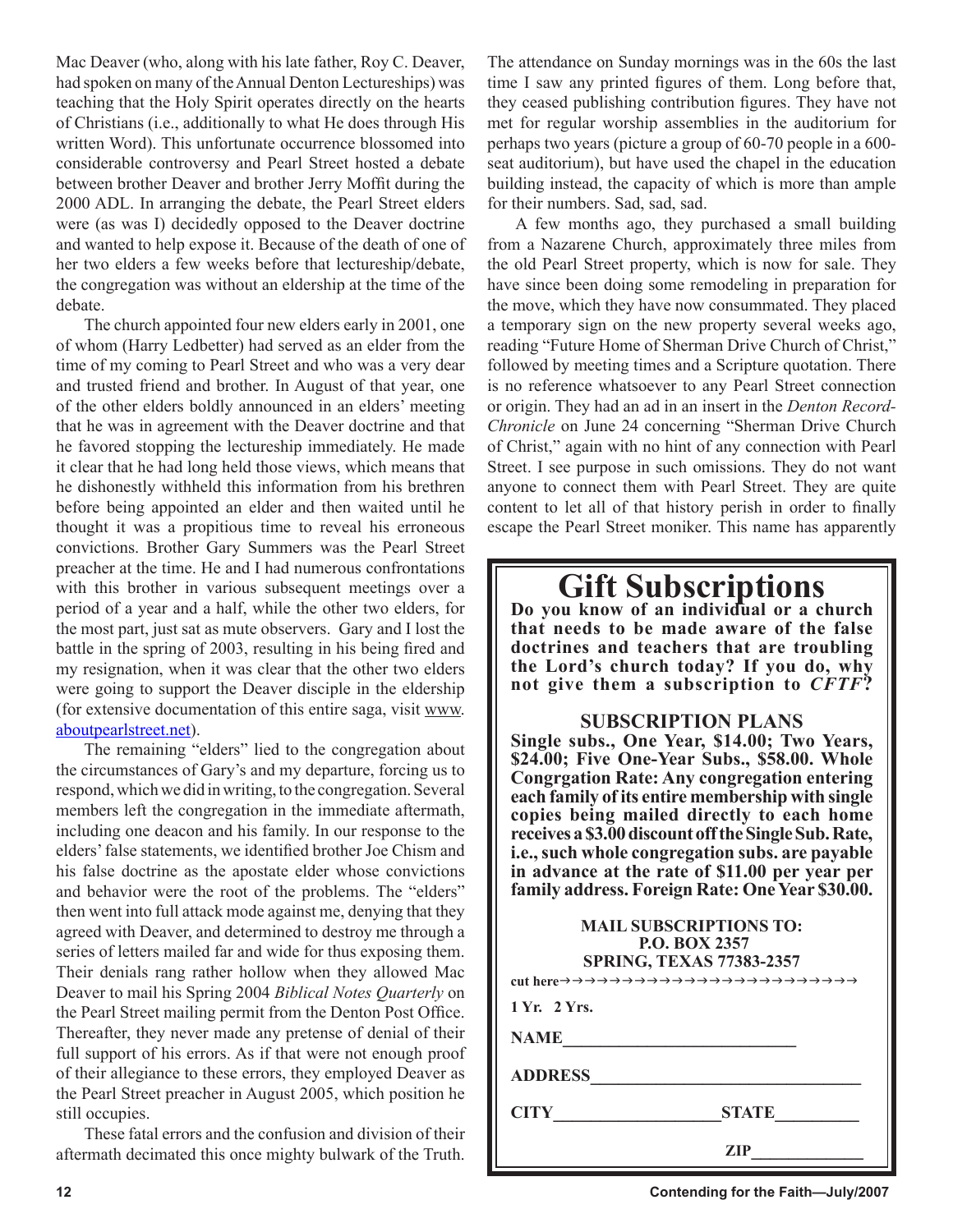been an albatross about the necks of her "elders" from the time that they began soiling, tainting, and destroying it— a name that so much stood for Truth and spiritual strength to so many over the preceding twenty-two years.

When I told Gary Summers a few months ago about this move and that this would be the end of Pearl Street, he replied, "Pearl Street has been dead a long time. It died in 2003." I could not gainsay his observation. In fact, she became fatally infected earlier than that—actually before Gary, the other two elders, or I knew it. The fatal germ entered this spiritual body when an apostate who hid his error got himself appointed to the eldership. However, more than just one man worked destruction on Pearl Street. He could not have done it by himself. Eldership politics, as well as fatal error, played a major role in this congregational decease. Had either of the other two elders taken a stand against this errant brother, the church could very likely have survived his onslaught. One of the great mysteries about which brethren still question me concerns the long-time, well-known, and once-respected elder, "What happened to Harry Ledbetter?" I am still as perplexed as anyone about his overnight 180 degree turn to support a man whose behavior and doctrine he at one time opposed (at least in conversation with me). What a pitiful sight to remember what was, to contemplate what might have been, and to compare these with what is. Satan has had his way with the once great Pearl Street Church of Christ.

> **—908 Imperial Drive Denton, TX 76201 tgjoriginal@verizon.net Visit www.scripturecache.co**m

#### 

# **"Fellow Travelers" And "Useful Idiots"**

#### **Jerry C. Brewer**

Those of us who grew up during the Cold War often heard the terms "Fellow Travelers" and "Useful Idiots" applied to persons who, though not members of the Communist Party, were sympathetic to Communist ideals and aims. "Fellow Traveler" was a term most often used in the United States and Europe to describe individuals who sympathized with Communism and lent their influence, and sometimes money, to aid Communist causes, attending Comintern meetings and even speaking at Communist gatherings. Those same persons were useful to, and used by, Soviet Communists who pejoratively referred to them as "Useful Idiots." But while Communist Party membership was outlawed in this country at the time, "fellow travelers" had nothing to fear from authorities since their Communist sympathies were not illegal.

Solomon wrote, "The thing that hath been, it is that which shall be; and that which is done is that which shall be done: and there is no new thing under the sun," (Eccl. 1:9). The introduction of mechanical instruments of music at Richland Hills in Fort Worth and Quail Springs in Oklahoma City, in reckless disregard for New Testament authority, is no new thing. Apostates like Rick Atchley at the former and Mark Henderson at the latter have come and gone through the centuries and like their predecessors—in religion and Communism—have their coterie of "fellow travelers."

But there is a notable, Scriptural, difference between what "fellow travelers" do politically and what they do as Christians. To lend aid and comfort to false teachers in religion—as a "fellow traveler"—is expressly forbidden in the New Testament (2 John 9-11). It isn't enough to merely say, "I don't agree with adding instruments into the worship of the church." Inspiration says, "receive him not into your house, neither bid him God speed" (v. 10) The "fellow traveler" who bids "God speed" to error is "partaker of his evil deeds" (v. 11) and is, therefore, as guilty as the one he aids.

#### **"FELLOW TRAVELERS" OF TODAY'S FALSE TEACHERS**

The history of the church in North America is replete with "fellow travelers" in apostasy, and prominent among those is the college crowd. In 1999, Doug Varnado was fired by David Lipscomb University President Steve Flatt because the church where Varnado preached used instrumental music. Flatt's action was reported in the Nashville *Tennessean*, and by Lindy Adams in the *Christian Chronicle*. Flatt told the *Tennessean*, "If Community Church is going to be an instrumental congregation, that's not in accord with our policy... Our identity for the last 108 years has included a cappella." Flatt told the *Chronicle* that, "Our policy on a cappella music reflects our primary constituents."

Flatt's last statement demonstrates theological subjectivism, not devotion to the objective authority of God's word. The implication is that instrumental music would be approved at Lipscomb if it reflected "our primary constituents." So, according to this "fellow traveler," instrumental music isn't necessarily a rebellion against God's authority, but simply a "108 year old tradition."

*The Christian Chronicle*—the primary voice of today's "fellow travelers" in apostasy, and a "fellow traveler" itself—reported "A Conversation With Royce Money" in its April, 2006 issue. In that article, Money said, "I would fight vigorously if instrumental music were attempted to be introduced into my home congregation. I am firmly within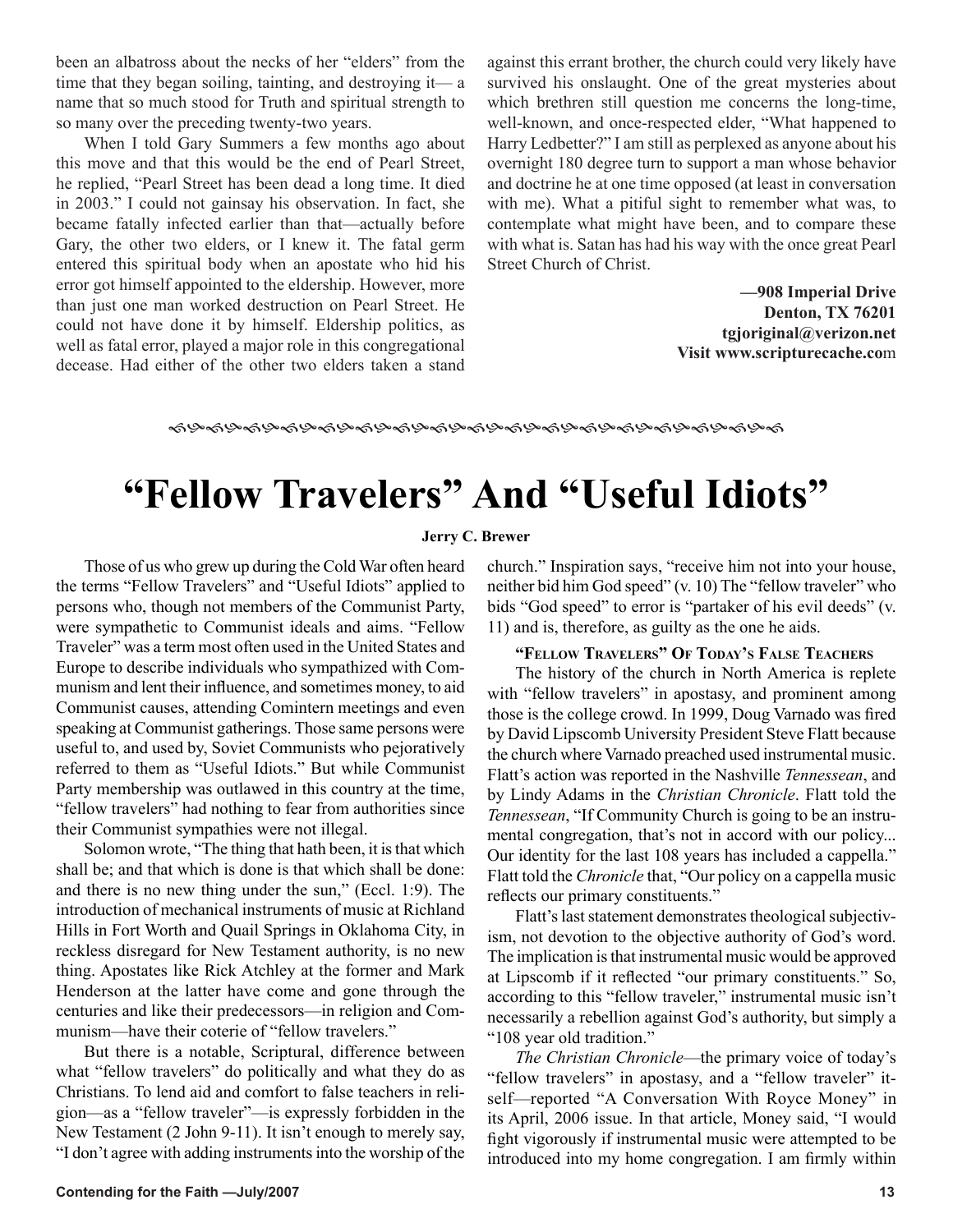the a cappella tradition. But I have a tolerance for those who make other choices, and I don't see that it needs to constitute a complete severing of fellowship" (p. 20).

During the 2006-07 school year, Rick Atchley and Mark Henderson spoke in chapel at Oklahoma Christian University ("OC"). During this period, both of these men were in the process of leading efforts at Richland Hills and Quail Springs to introduce mechanical instruments of music in their respective congregations. Atchley preached a series of sermons at Richland Hills in December, 2006 in support of instrumental music and Henderson did the same at Quail Springs on January 28, 2007. At this writing, all of these sermons are posted on their respective websites (www.rhchurch.org and www. quailchurch.com).

Upon learning that Atchley and Henderson had been chapel speakers at OC, I sent the following email messages on April 20, 2007 to OC President Mike O'Neal and also OC Bible College Dean, Lynn McMillon:

'The Family of God At Quail Springs' (which also calls itself a church of Christ) in Oklahoma City is apparently following the lead of Rick Atchley and the Richland Hills church near Ft. Worth. On their website http://www.quailchurch.com they have posted statements from Mark Henderson and their elders concerning their exploration of changes to be made at Quail Springs. Among those is *adding* an instrumental worship. Since you have utilized Mark Henderson as a chapel speaker at OC, you may be interested in this information which is on the world wide web.

Note the following from one of their 'elders':

"We are in the process of examining ourselves and the family of God here at Quail as we consider what is next. We want to make it clear that we believe the concept of tearing down walls and removing barriers is one that is Spirit-led and comes from both elders and staff after much study, prayer, fasting and discussion.

"There are rumors that we are planning significant changes to our Sunday morning worship. Indeed we have been meeting



for some months to discuss a proposal to ADD an instrumental worship service at Quail. BUT—let me be very clear—we have no plans to do away with our a cappella worship on Sunday mornings. In our deliberations, if we determine that God is leading us to do something different, it would be done as an ADDITIONAL service, not a replacement of our existing Sunday morning service.

"We sincerely believe that God is UP TO SOMETHING in this church. We know when that is on the horizon, the enemy heightens his efforts among us, using rumors, gossip, accusations and falsehoods to bring about a sense of fear and to create confusion and discord within our ranks. We ask you to be patient with each other. Those of you who hunger for a particular change, please be patient with your brothers and sisters who have a different view. Those of you who question the wisdom of this or that change, please be patient with your brothers and sisters who long for just such a change. We stand before you feeling an awesome weight on our shoulders to align this congregation with God's plans. We plead for your patience and prayers, both for us and for each other.

"Please pray for us as your shepherds as we continue our deliberations. While we do not want to hurt or offend anyone, please realize that our ultimate accountability is to God. We call on each one of you to join us in this journey. We continue to welcome your letters, emails, visits, and so on. As we follow God's lead and make changes, we hope you will be pleased to be a part of an exciting congregation bent on doing nothing but what will bring God's pleasure."

You may read Rick Atchley's Christian Church arguments for instrumental music at Richland Hills, as well as his arguments for Saturday night worship with communion, at www. rhchurch.org. It now appears that Atchley has been joined by Mark Henderson in Oklahoma City in his pursuit of 'change.' Will Oklahoma Christian continue to turn a blind eye to these things?

Jerry C. Brewer

On April 20, 2007, I received the following reply from O'Neal:

Jerry, thanks for your interest in OC and these important matters. The University has not yet addressed any official response to the matters you describe, but it is our plans to study the issues and formulate an appropriate response in the months ahead. I believe both of these men were invited to speak before the announcements were made. I personally do not support the changes they have announced but this is a matter that our administration and our trustees will need to address together after prayerful consideration of all viewpoints.

I don't know if you have yet seen the May issue of the Christian Chronicle, but there is an excellent editorial in that issue that reflects much of my thinking though I had nothing to do with its composition.

On April 23, 2007, I received the following reply from McMillon:

Dear Jerry,

Oklahoma Christian is not involved in any way in the affairs of the two congregations you mentioned. As a University, we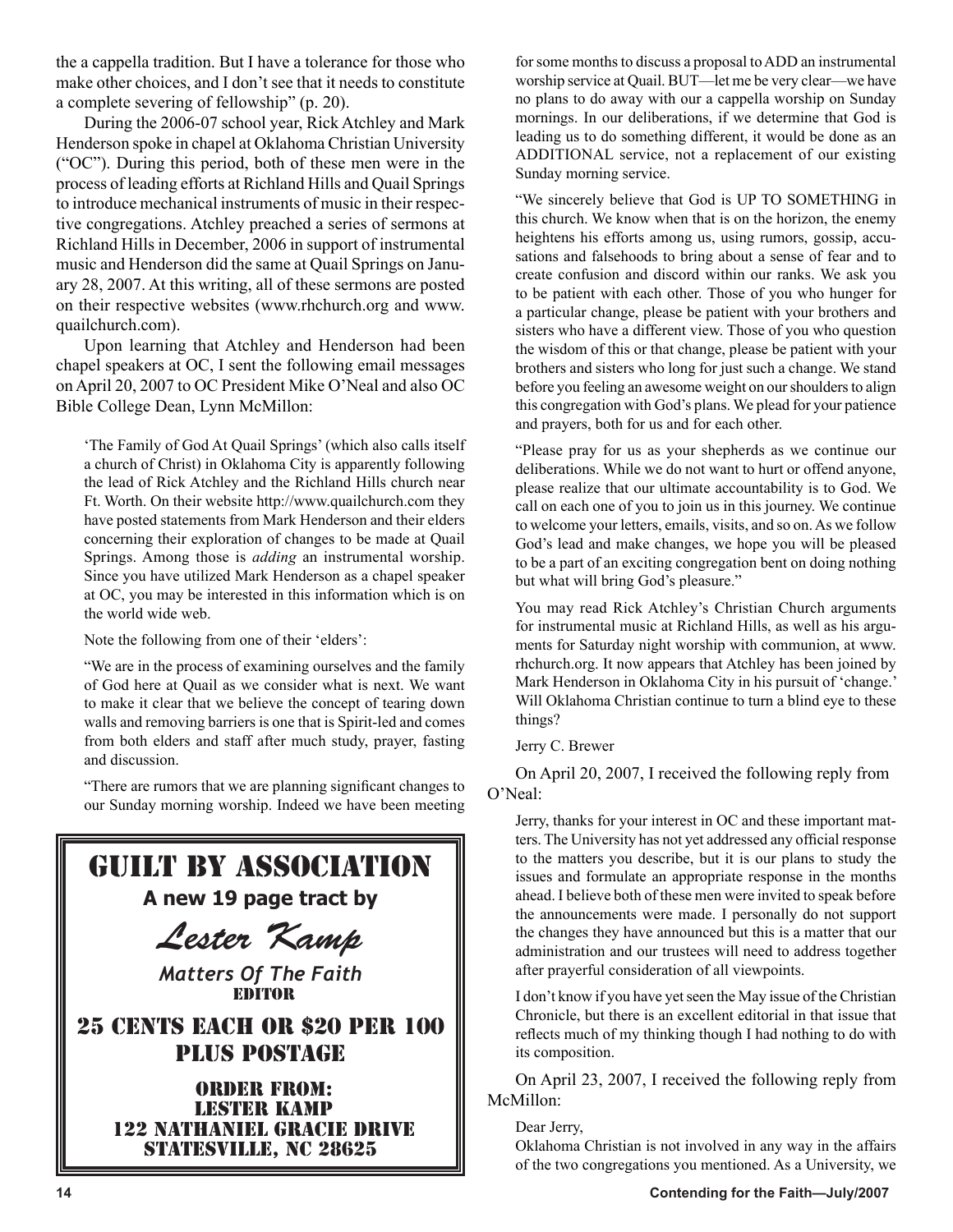make a point to focus on our work and mission and not become involved in the local issues of congregations. Please do not read anything into my statement other than we respect the autonomy of each church. As to speakers, we select those who can point the students to Jesus and to inspire them to greater service but do not ask them to speak on matters that might be controversial in some other setting.

Prayers and Best Wishes,

Lynn McMillon

While Atchley and Henderson go merrily along their way offering "strange fire" unto the Lord (Lev. 10:1-4) their "fellow travelers" dutifully march in lockstep and bid them God speed. To Flatt, instruments are not used because "a cappella" is a "108 year old tradition" and "reflects our primary constituents." Money is "firmly in the a cappella tradition," though he has a "tolerance for those who make other choices." O'Neal needs to "study the issues and formulate an appropriate response in the months ahead...after prayerful consideration of all viewpoints." He then cites the Chronicle editorial of May, 2007 as reflecting "much of my thinking." That editorial says in part, "Churches of Christ have a long and deeply rooted commitment to a cappella worship...Let us be known for musical worship that is part of a fabric of love and not a culture of divisiveness." So O'Neal obviously believes we sing without instruments because of "a long and deeply rooted commitment," and does not believe we should create a "culture of divisiveness" by opposing mechanical instruments.

It would also appear that O'Neal is now trying to head off any criticism of himself and/or Oklahoma Christian by taking to the road and assuring others of his "soundness." The following announcement was made in the April 8, 2007 issue of the weekly bulletin of the Second and Adams Church of Christ in Elk City, Oklahoma:

On April 15<sup>th</sup>, Dr. Mike O'Neal, the fifth president of Oklahoma Christian University, will be our Sunday evening speaker. He requested an opportunity to preach at Second & Adams to let our congregation know of his commitment, and his soundness in the faith. Please make plans to attend.

Following his speech that evening, a member from a

nearby congregation who was in attendance asked O'Neal about Quail Springs and their plans. Of Quail Springs, he replied that, "they had their place in the church," which seems to echo Royce Money who has a "tolerance for those who make other choices."

Then, to McMillon, the posting of error on the worldwide web by Richland Hills and Quail Springs is just one of the "local issues of congregations," and believes those who preach error can "point the students to Jesus and inspire them to greater service." This, of course, is the same man who was asked three times at a meeting in Lawton, Oklahoma whether Bible silence is "permissive or prohibitive," and who, three times, refused to answer.

A "fellow traveler" with apostates is bidding "God speed" to damnable error and is a "partaker of his evil deeds." In none of the above so-called "objections" to instrumental music was a single passage of God's word cited. When matters of the faith "once delivered" (Jude 3) are regarded as "opinion" or "tradition" or "other choices" or "local issues of congregations," those who so regard them are no longer just "fellow travelers." They are themselves apostate.

> **—308 South Oklahoma Elk City, OK 73644 txbrew@itlnet.net**

"And now also the axe is laid unto the root of the trees: therefore every tree which bringeth not forth good fruit is hewn down, and cast into the fire" (Matthew 3:10)

## **2007** *CONTENDING FOR THE FAITH* **SPRING CHURCH OF CHRIST LECTURESHIP BOOK "FELLOWSHIP—FROM GOD OR MAN" \$17.00 PLUS \$3.00 S&H**

**SEND ALL ORDERS WITH PAYMENT TO:**

(Add \$3.00 per book S&H . TX residents add 7.25% tax) *CONTENDING FOR THE FAITH* P.O. BOX 2357 • SPRING, TEXAS 77383-2357